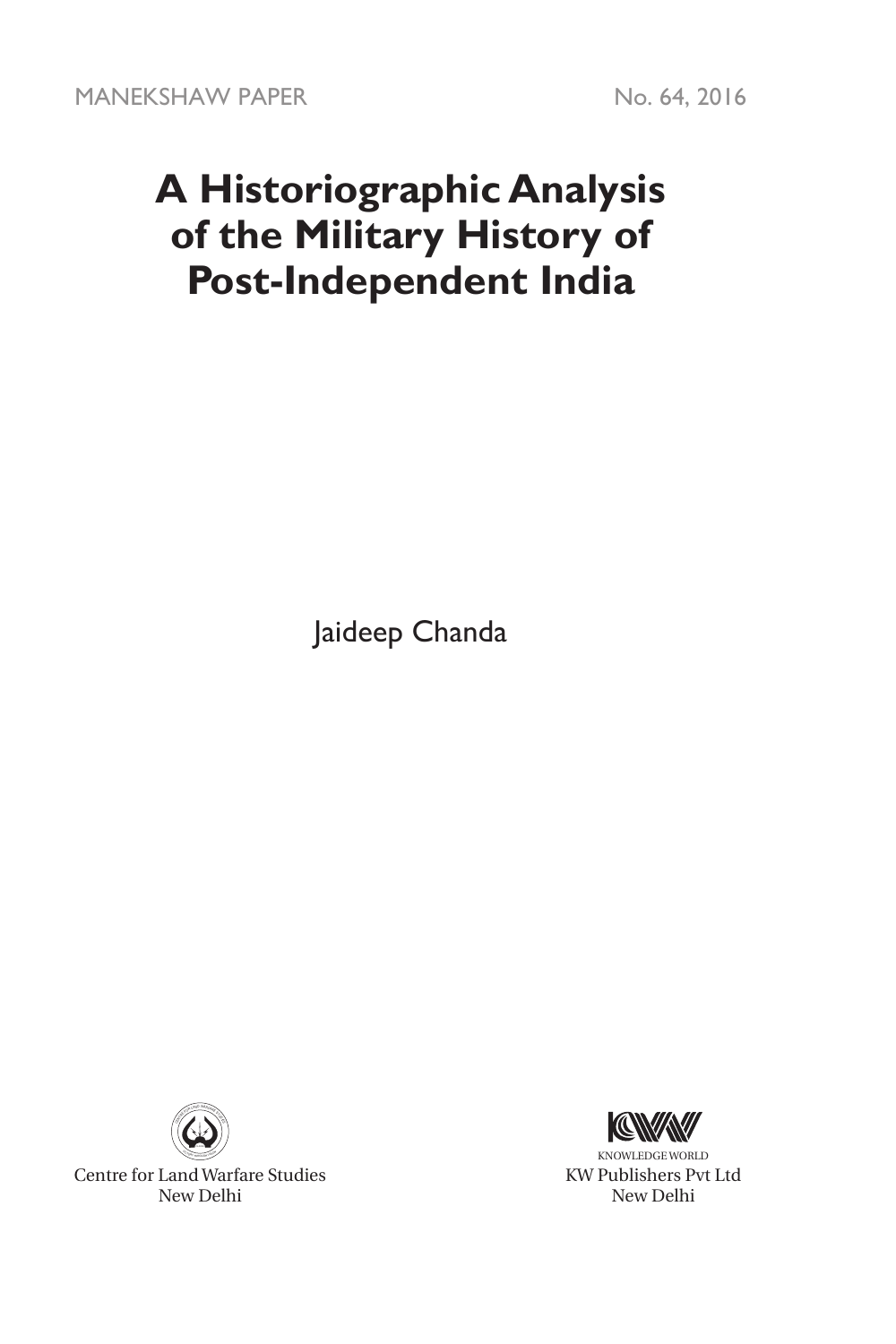## **Editorial Team**

Managing Editor : Ms Geetika Kasturi

Editor-in-Chief : Brig Kuldip Sheoran (Retd)

ISSN 23939729



**Centre for Land Warfare Studies**  RPSO Complex, Parade Road, Delhi Cantt, New Delhi 110010 Phone: +91.11.25691308 Fax: +91.11.25692347 email: landwarfare@gmail.com website: www.claws.in CLAWS Army No. 33098

The Centre for Land Warfare Studies (CLAWS), New Delhi, is an autonomous think tank dealing with national security and conceptual aspects of land warfare, including conventional and sub-conventional conflicts and terrorism. CLAWS conducts research that is futuristic in outlook and policy-oriented in approach.

© 2016, Centre for Land Warfare Studies (CLAWS), New Delhi

Disclaimer: The contents of this paper are based on the analysis of materials accessed from open sources and are the personal views of the author. The contents, therefore, may not be quoted or cited as representing the views or policy of the Government of India, or Integrated Headquarters of MoD (Army), or the Centre for Land Warfare Studies.



www.kwpub.com

Published in India by

Kalpana Shukla KW Publishers Pvt Ltd 4676/21, First Floor, Ansari Road, Daryaganj, New Delhi 110002 Phone: +91 11 23263498 / 43528107 email: knowledgeworld@kwpub.com · www.kwpub.com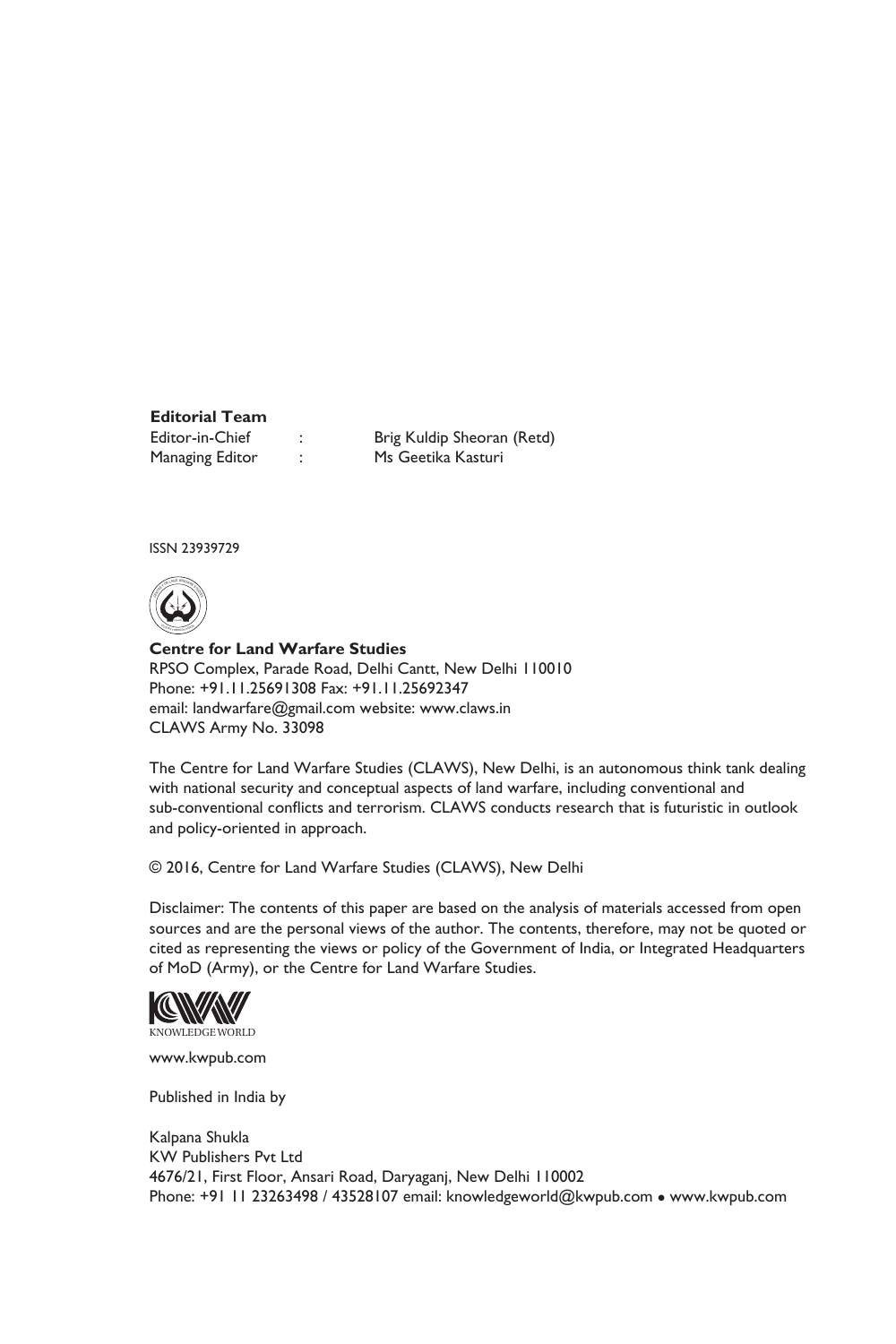# **Contents**

| Ι. | Introduction                                                           |    |
|----|------------------------------------------------------------------------|----|
| 2. | Historiographic Analysis of Indian Military History Books              | 2  |
|    | Historiographical Classifications and Scope                            | 9  |
| 3. | Historiographic Mechanisms in the Indian Army                          | 10 |
|    | The Legislation                                                        | П  |
|    | The History Division                                                   | 4  |
| 4. | The Way Forward                                                        | 22 |
|    | A Recommended Philosophy for the Study of Military History             | 22 |
|    | The Basic Principles for the Recording and Writing of Military History | 23 |
|    | Army Level Recommendations (Short to Medium-Term)                      | 25 |
|    | Ministry Level Recommendations (Medium to Long-Term)                   | 28 |
| 5. | Conclusion                                                             | 35 |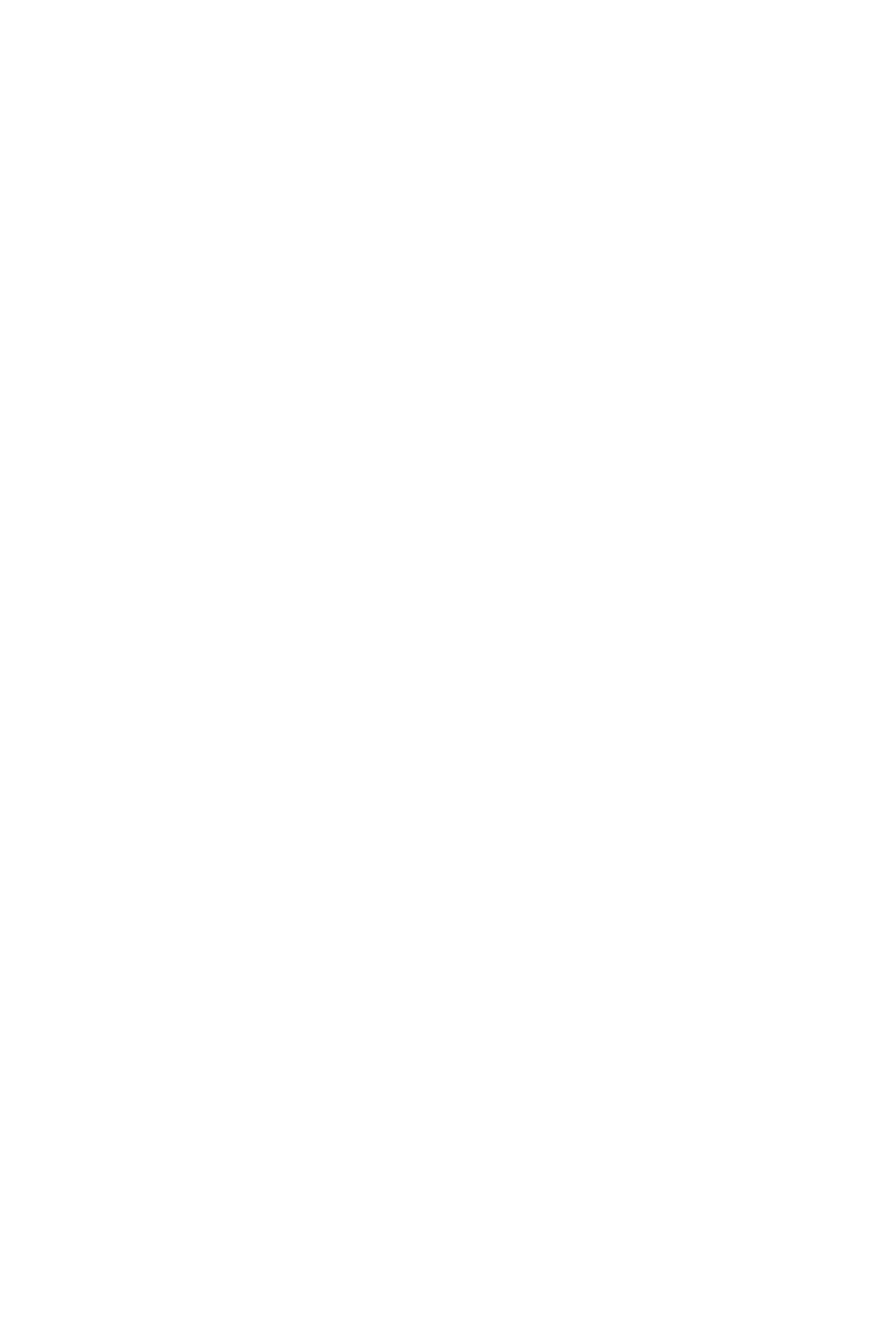# **A Historiographic Analysis of the Military History of Post-Independent India**

*India's military history is presently comatose. Like a terminally ill patient, who can do little more than wait for a miracle, it is slowly sinking. It is only a matter of time before it passes into oblivion, followed by certain death. Unless it receives urgent attention and aid, the end is inevitable.*

- Maj Gen VK Singh (Retd)<sup>1</sup>

#### **Introduction**

Historiography encompasses the principles, theory, and history of historical writing or in other words, the study of the study of history.<sup>2</sup> The historiography of military history in the Indian context is characterised by the fact that military history *per se* is not taught in any university or college in the nation. This is despite the fact that while over a dozen universities offer defence and strategic studies programmes, none extensively covers military history. Even in the Army, ostensibly, the primary purpose of including military history in the promotion examinations and entrance examinations is to sift the wheat from the chaff amongst the officer cadre and less to do with teaching military history. This approach to military history is totally examination-oriented, with study material and even guide books available for the same.

This is not a new phenomenon. Consider the following excerpt from the 1907 book by Capt JWE Donaldson;<sup>3</sup>

The young officer on entering the Service is usually only too anxious to learn his profession in all its branches. He is told to study Strategy and Tactics and to read Military History, in all of which he will in due course have to pass certain qualifying examinations. He accordingly acquires works on Strategy and Tactics, and learns therefrom certain definitions and principles, but has no conception of their practical value. He procures a history of some campaign and reads it carefully. He knows what the victor did, but not why. It appears to him that the vanquished courted disaster by blunders so egregious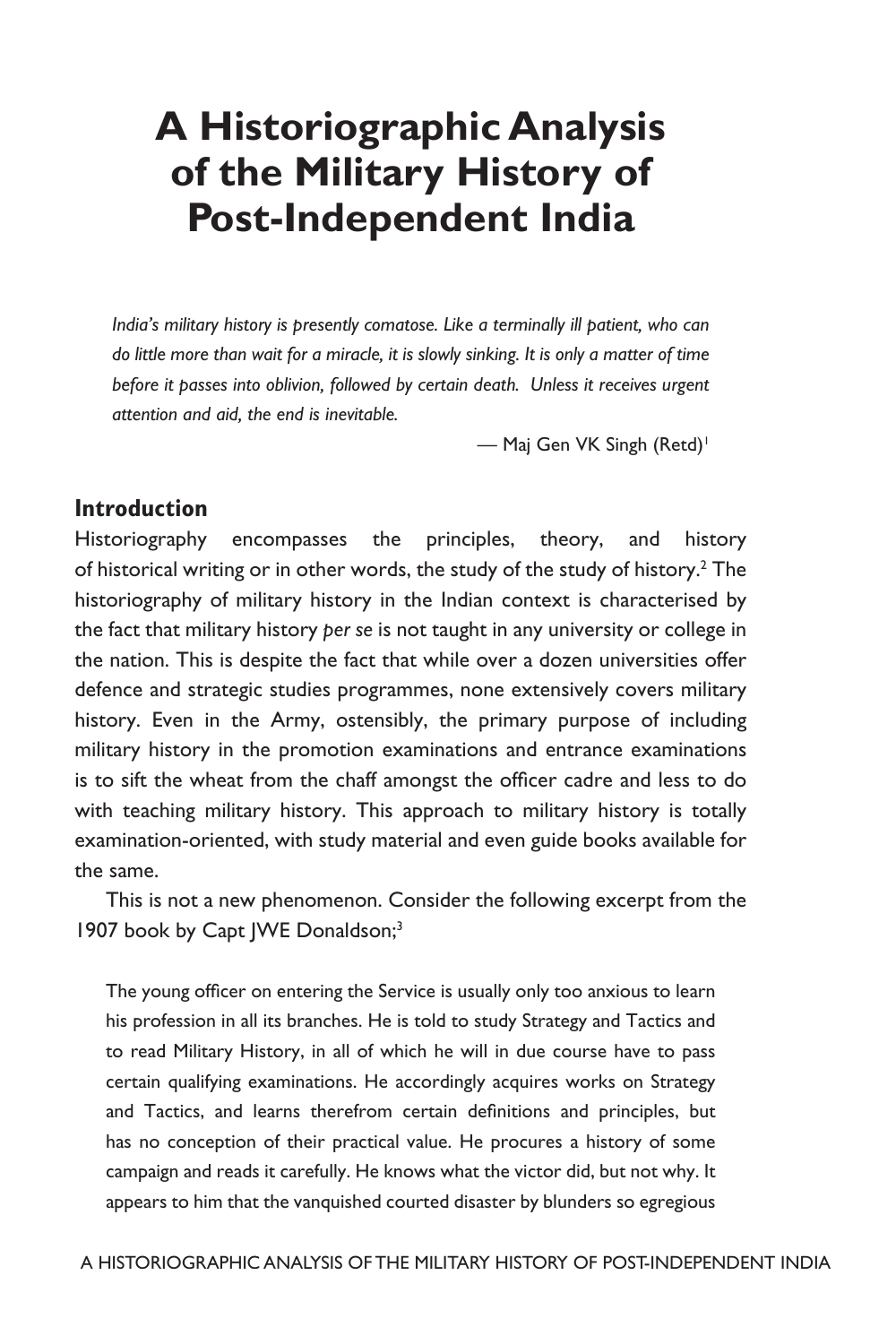as to be almost incredible, but he does not appreciate how the situation appeared to the defeated commander when shorn of the light thrown upon it by later events. He does not perceive any connection between the maxims and principles of his text-books and the incidents of the campaign he has read. Very probably, his whole attention has been seized by some vivid description of the tactical details of the great battle, the very point in which the study of the past warfare is of little value today.

After a few years' service, the officer has acquired a fair text-book knowledge of Strategy and Tactics and has read most of the important campaigns of the past century. He can pass, and has passed, a stereotyped qualifying examination in them...Some officers have acquired a knowledge of detail – nearly always, alas! (*sic*) tactical detail – almost marvellous in its accuracy and completeness. They can state off-hand the exact position of any unit at any given moment in a great battle.

But of what practical value is such a course of self-education? Clearly very little. Whatever knowledge has been, thus, acquired, is retained by an effort of memory. It has no reality, no life for its possessor. He cannot apply it in practice…His knowledge has not become part of himself, it is not part of his nature, and he would not make use of it intuitively.

An analysis of the military historical literature in India will primarily find personal accounts or hagiographic accounts mostly written by retired Army officers. While there is no denying the utility of these books, the dearth of pure objective analysis and recording of facts by trained historians is sorely missed.

The aim of this paper, therefore, is *to analyse the study of military history in India and recommend measures to improve the lacunae observed.*

### **Historiographic Analysis of Indian Military History Books**

A cursory internet search of the books on the 1947–1948 Indo-Pakistan War is listed below as an example of this phenomenon. Out of the ten books that have emerged from the internet, written purely on the 1947–1948 Indo-Pakistan War, seven have been written by Army officers, one by an Air Force officer (about the air operations), one by an Indian Foreign Service (IFS) officer, one by an Indian Administrative Service (IAS) officer (SS Bloeria) and one by professional government historians. Ironically, this is the only official publication of the Government of India on any war in post-independence India.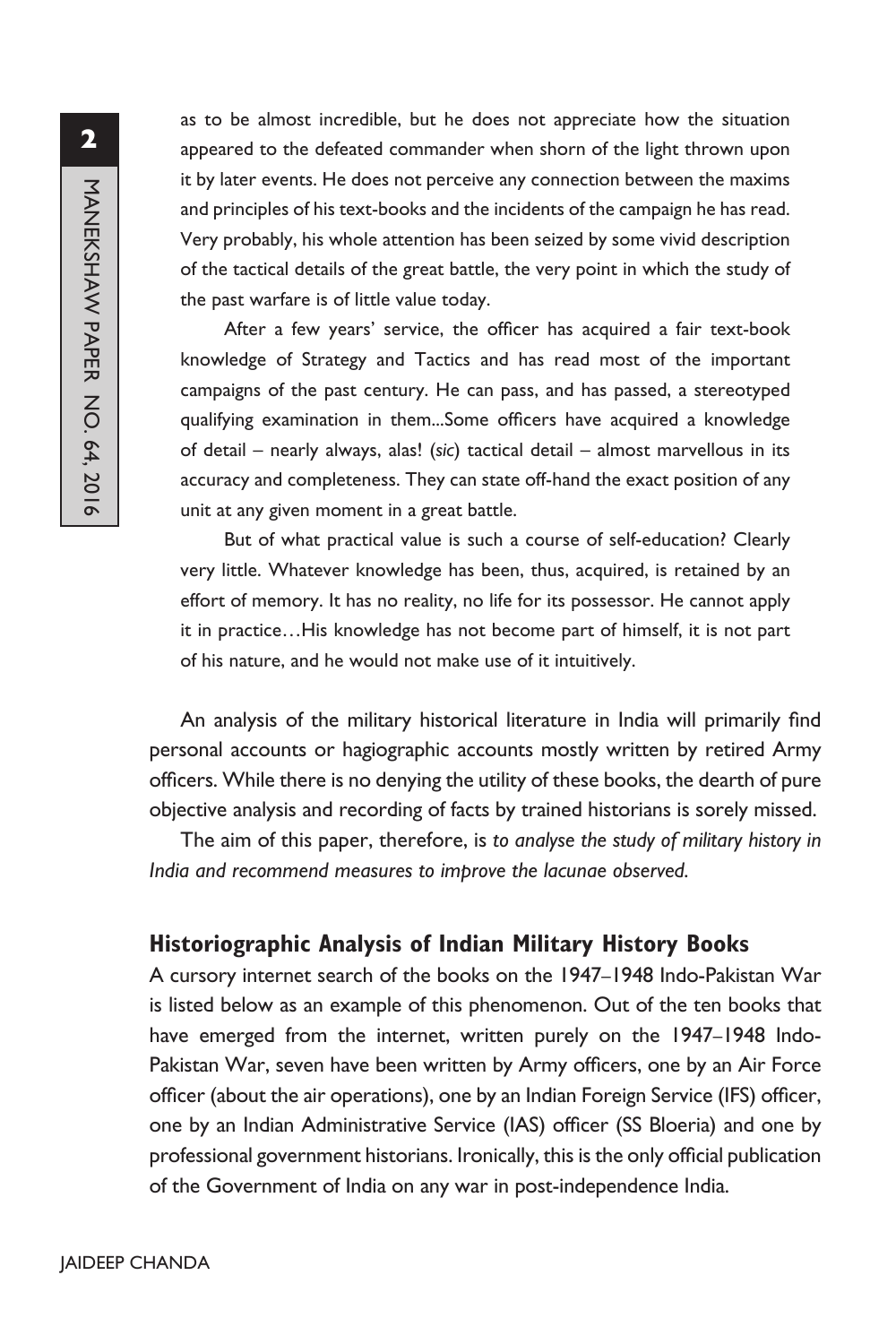| Ser<br>No.     | List of Books on 1947-1948 WAR | <b>Remarks</b>                                                                          |                                                        |
|----------------|--------------------------------|-----------------------------------------------------------------------------------------|--------------------------------------------------------|
| T              | SN Prasad &<br>Dharm Pal       | Operations in Jammu and Kashmir<br>1947-1948                                            | This is the official<br>history                        |
| $\overline{2}$ | Lt Gen LP Sen                  | Slender Was The Thread: The<br>Kashmir Confrontation 1947-1948                          |                                                        |
| 3              | Lt Gen EA Vaz                  | Without Baggage: A Personal<br>Account of the Jammu and Kashmir<br>Operations 1947-1949 | Personal                                               |
| 4              | Lt Gen SK Sinha                | <b>Operation Rescue: Military</b><br>Operations in Jammu & Kashmir 1947<br>$-1948$      | accounts                                               |
| 5              | Maj Gen Joginder<br>Singh      | Behind the Scene: Analysis of India's<br>Military Operations, 1947-1971                 |                                                        |
| 6              | Col MN Gulati                  | Military Plight of Pakistan: Indo Pak<br>War of 1947-1948                               |                                                        |
| $\overline{7}$ | Air Mshl Bharat<br>Kumar       | An Incredible War: IAF in Kashmir<br>War 1947-1948.                                     |                                                        |
| 8              | Maj Gen Kuldip<br>Singh Bajwa  | Jammu & Kashmir War: 1947 & 1948:<br>Political & Military Perspective                   |                                                        |
| 9              | Sudhir S Bloeria               | The Battles of Zojila 1948                                                              |                                                        |
| 10             | C Dasgupta, IFS.               | War & Diplomacy in Kashmir:<br>1947-1948                                                | Written<br>using recently<br>declassified<br>material. |

**3**

Restrictions on access to military documents, even those which have been declassified, remain the major problem for research scholars. All the authors in the list above were government functionaries and had either been part of the operations or had access to relevant material. If we carry out another study of the 1962 Sino-Indian War, the story is equally dismal. In all, eight books are listed below based on a simple Google search.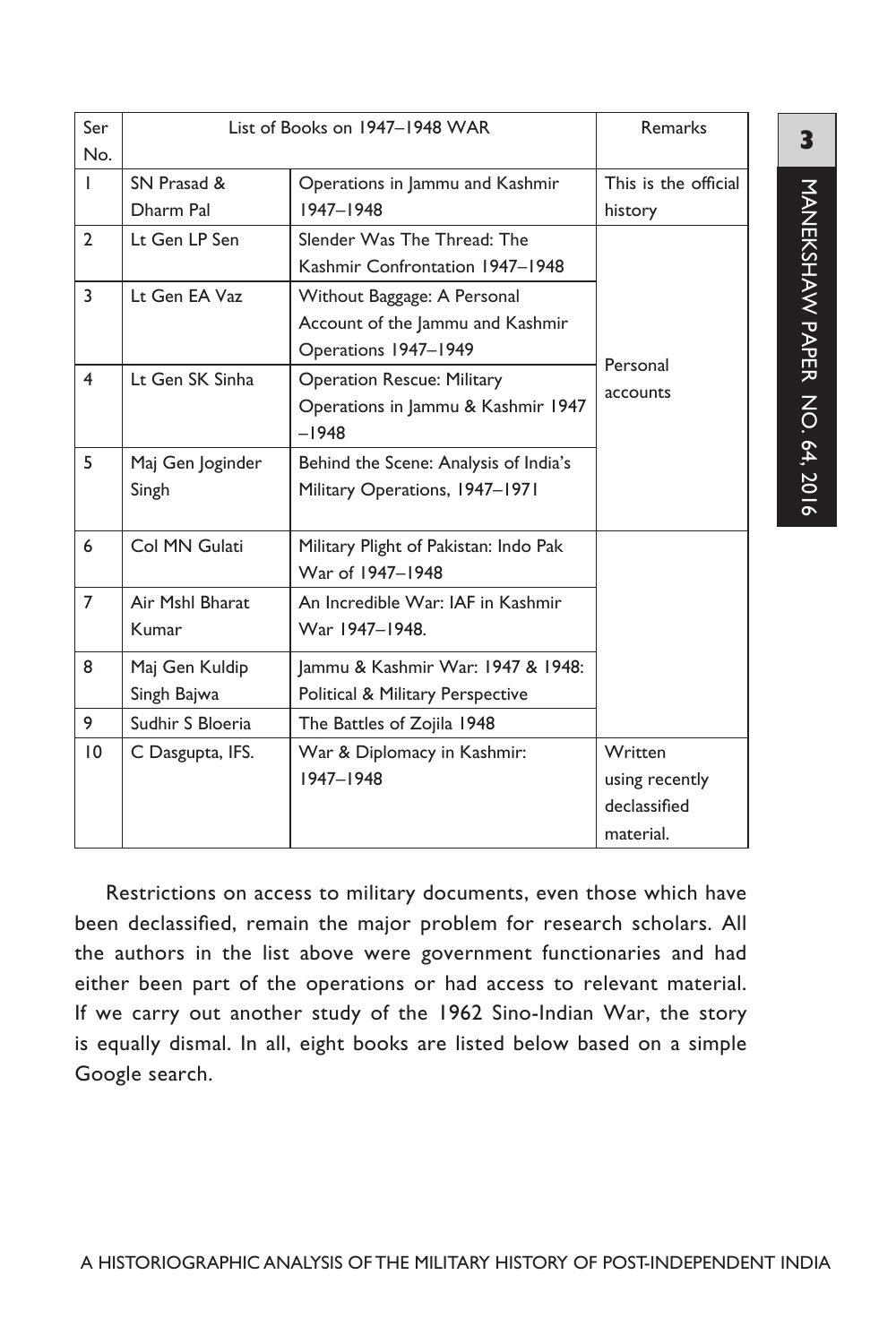| Ser | List of Books on 1962 Sino-Indian War | Remarks                                                                     |                                                                                                      |
|-----|---------------------------------------|-----------------------------------------------------------------------------|------------------------------------------------------------------------------------------------------|
| No. |                                       |                                                                             |                                                                                                      |
|     | Lt Gen BM Kaul                        | The Untold Story                                                            |                                                                                                      |
| 2   | Brig JP Dalvi                         | Himalayan Blunder                                                           |                                                                                                      |
| 3   | Maj Gen DK Palit                      | War in the High Himalayas: The Indian Army<br>in Crisis 1962                | Personal                                                                                             |
| 4   | Maj Gen Niranjan<br>Prasad            | The Fall of Towang                                                          | accounts                                                                                             |
| 5   | Lt Col JR Saigal                      | The Unfought War of 1962: The NEFA<br>Debacle                               |                                                                                                      |
| 6   | Neville Maxwell                       | India's China War                                                           | Foreign<br>author who<br>had access<br>to the<br>Henderson-<br><b>Brooks</b><br>Report. <sup>4</sup> |
| 7   | Brig NK Arya                          | China-Tibet-India: The 1962 War and the<br><b>Strategic Military Future</b> |                                                                                                      |
| 8   | Wg Cdr M<br>Sadatullah                | 1962 War: Supplying from the Air                                            |                                                                                                      |

One must take into account that the lists tabulated here are of books that concern only one particular war. Other books are available which cover all the wars or a group of wars. For example, Gen KV Krishna Rao's tome Prepare or Perish: A Study of National Security extensively covers all four<sup>5</sup> wars, including the insurgencies that the Indian Army has been involved in since independence. However, for the purpose of simplicity, these books have not been included in this analysis. Books by foreign authors have not been included, barring one by Neville Maxwell, since it was essentially based on the Henderson-Brooks Report. In the case of the 1962 War too, the bulk of authors have been military men. Without taking away any credit from the abovementioned authors, one cannot help but quote Williamson Murray and Richard Hart Sinnreich<sup>6</sup> who state:

…military institutions rarely have been interested in studying their own experiences with any degree of honesty. Historians often argue that armies and navies invariably study the last war and that is why they get the next one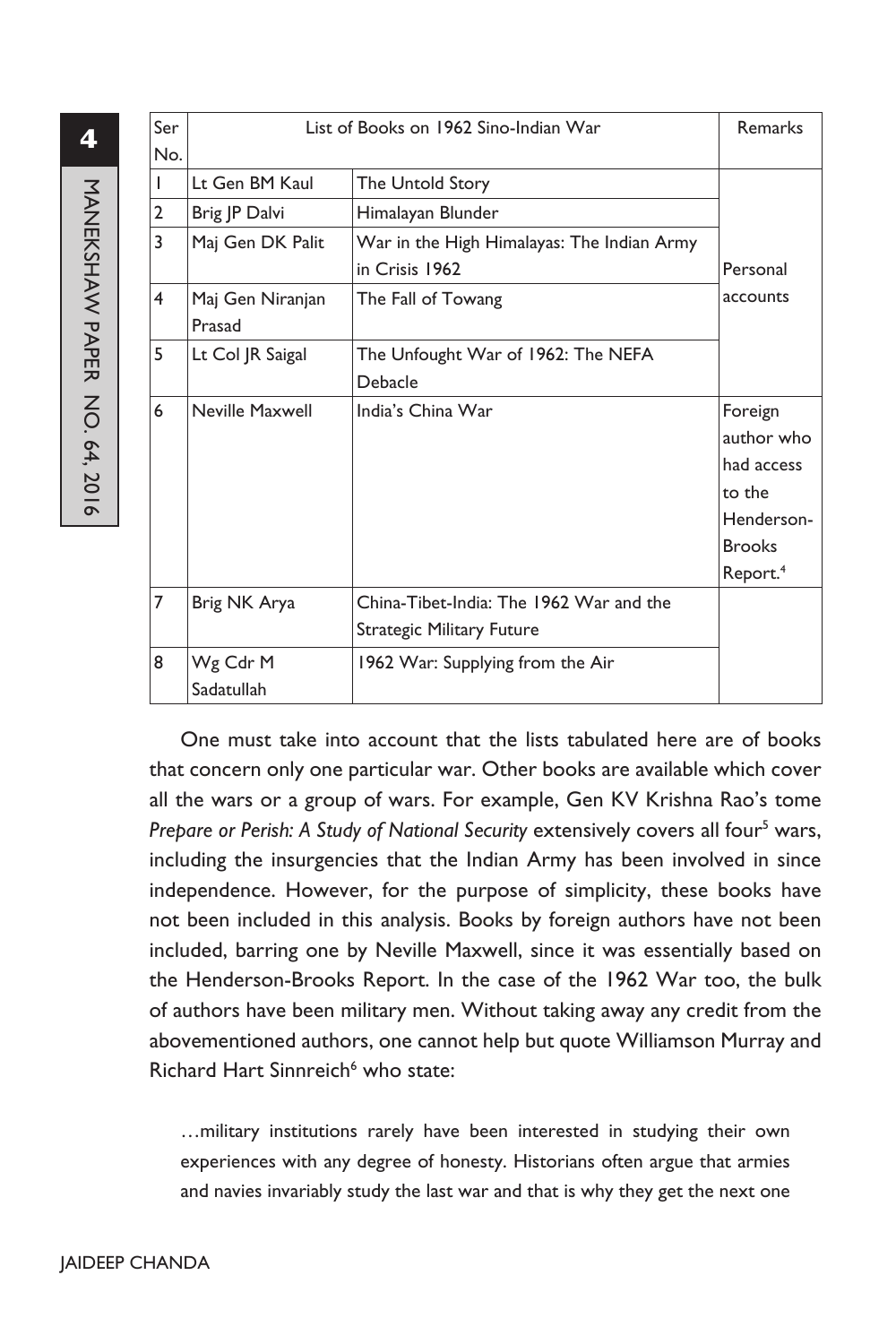**5**MANEKSHAW PAPER NO. 64, 2016 MANEKSHAW PAPER NO. 64, 2016

wrong. Nothing could be further from the truth. In fact, one of the major reasons military institutions get the next war wrong is because they either deliberately fail to study the last war, or do so only insofar as it makes leaders feel good. Ironically, in view of this myth, only the Germans studied the First World War at the tactical and operational levels with a degree of honesty that allowed them to carry those lessons forward into the next conflict. And because through that study they were able to understand more clearly the possibilities offered by future war, they won a series of devastating victories in the first years of World War II. General Hans von Seeckt, the father of the Reichswehr, created no fewer than fifty-seven different committees in 1920 to study the lessons of the last war. In contrast, the British created the Kirk Commission only in 1932 to examine the lessons of World War I, while the French ensured their historical examinations of the last war remained limited to what made their army look good.

Continuing our historiographical analysis of military writing in India reveals no improvement in the coverage of the 1965 Indo-Pak War. Strangely, this war produced far less authorship compared to the previous two wars. This could be attributed to the fact that the outcome of the war was ambiguous and was neither a victory nor an outright defeat. It could be argued that the 1947-48 War was also not a major victory, but the circumstances were different, since, in 1947, the question was of the survival of Kashmir. The outcome of the 1965 War was widely accepted as a stalemate, with Shekhar Gupta having, in fact, condemned it as having been a War of Mutual Incompetence.<sup>7</sup>

| Ser            | List of Books on 1965 War                               | <b>Remarks</b>                             |                  |
|----------------|---------------------------------------------------------|--------------------------------------------|------------------|
| No.            |                                                         |                                            |                  |
|                | Lt Gen                                                  | War Despatches                             | Personal account |
|                | Harbaksh Singh                                          |                                            |                  |
| $\overline{2}$ | SN Prasad & UP                                          | The India-Pakistan War of 1965:            | A quasi-official |
|                | Thapliyal (Ed.)<br>A History                            |                                            | history since it |
|                |                                                         |                                            | was sponsored    |
|                |                                                         |                                            | by the Ministry  |
|                |                                                         |                                            | of Defence       |
| 3              | Brig NK Arya                                            | China-Tibet-India: The 1962 War and the    |                  |
|                |                                                         | <b>Strategic Military Future</b>           |                  |
| 4              | R. Pradhan, IAS<br>1965 War - the Inside Story: Defence |                                            |                  |
|                |                                                         | Minister's Diary of the India-Pakistan War |                  |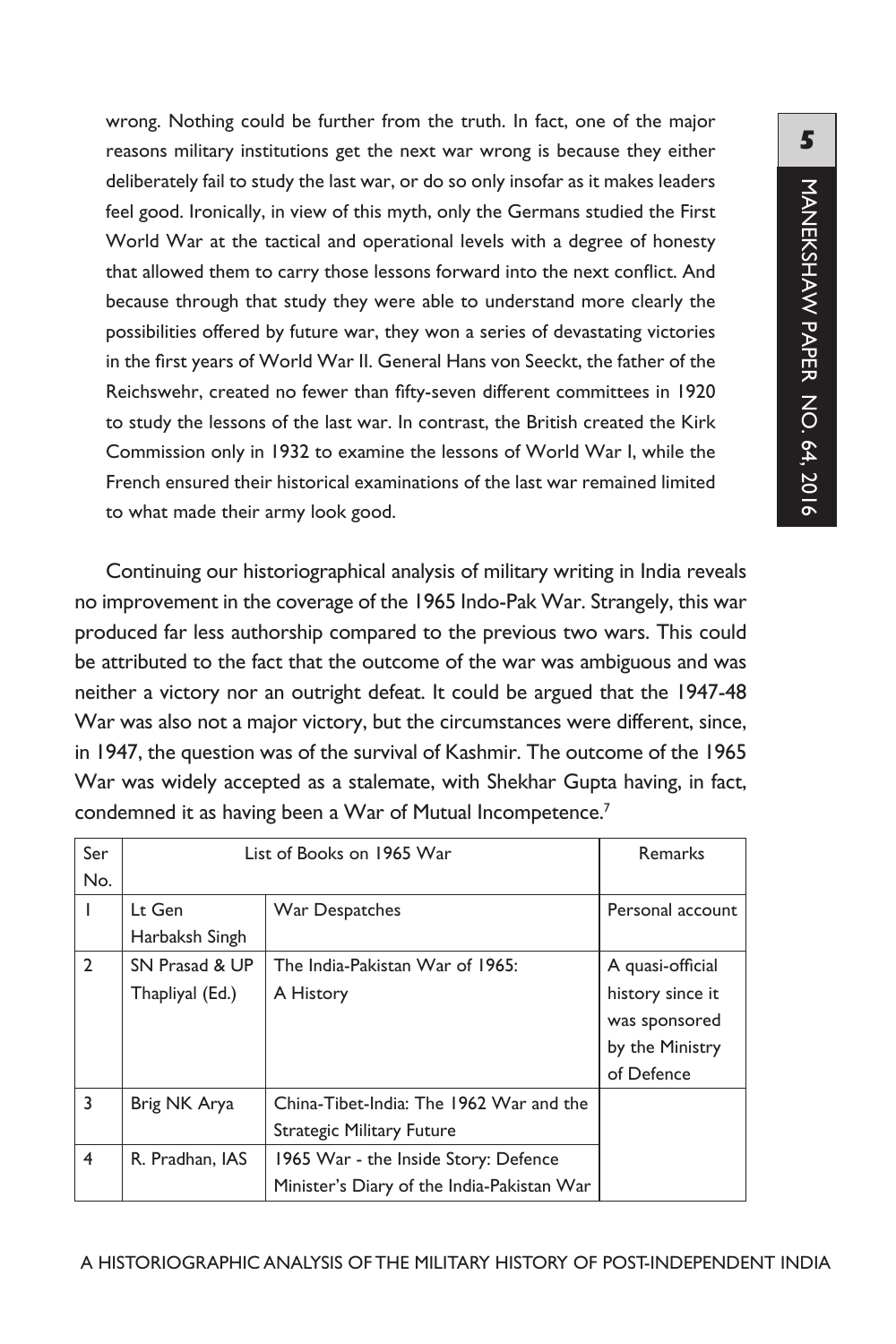The 1971 War with Pakistan resulted in a decisive victory for India. Going by the cliche about history always being written by the victors, one would have expected scores of books by Indian authors on the victory which resulted in the capture of 93,000 Pakistani Prisoners of War (POWs) and the creation of a new nation, Bangladesh. However, the customary Google search throws up a paltry list of seven books.

| Ser<br>No.     | List of Books on 1971 War         | Remarks                                                                       |                                                               |
|----------------|-----------------------------------|-------------------------------------------------------------------------------|---------------------------------------------------------------|
|                | SN Prasad & UP<br>Thapliyal (Ed.) | The India-Pakistan War of 1971:<br>A History                                  | Quasi-official history<br>sponsored by<br>Ministry of Defence |
| $\overline{2}$ | Maj Gen Kuldip<br>Bajwa           | India-Pakistan War 1971: Military<br>Triumph and Political Failure            |                                                               |
| 3              | Col Anil Shorey                   | Pakistan Failed Gamble:<br>The Battle of Laungewala                           |                                                               |
| 4              | Lt Gen JFR Jacob                  | Surrender at Dacca:<br>Birth of a Nation                                      |                                                               |
| 5              | Srinath Raghavan                  | 1971: A Global History of the<br>Creation of Bangladesh                       | Author was an<br>infantry officer for<br>six years.           |
| 6              | Samir Chopra and<br>PVS Jagmohan  | Eagles Over Bangladesh:<br>The Indian Air Force in the 1971<br>Liberation War |                                                               |
| $\overline{7}$ | Sarmila Bose                      | Dead Reckoning: Memories of the<br>1971 Bangladesh War                        |                                                               |

The culpability begins with the national and military leadership in that it has taken over 33 years for the quasi-official version of the history of the 1971 War to be published. The author is constrained to use the term 'quasi-official' since the book is described as having been "*sponsored by the Ministry of Defence"* and "*based on the original records preserved by the Ministry of Defence and the three Services Headquarters, including war diaries and after action reports".* A flyer boldly describes the following three books as "*THE INDIAN WARS TRILOGY, Post-Independence 1971, 1965, 1947 – 48"* as having been "*Published on behalf of the Ministry of Defence, Government of India".* Ironically, the third book mentioned in the flyer has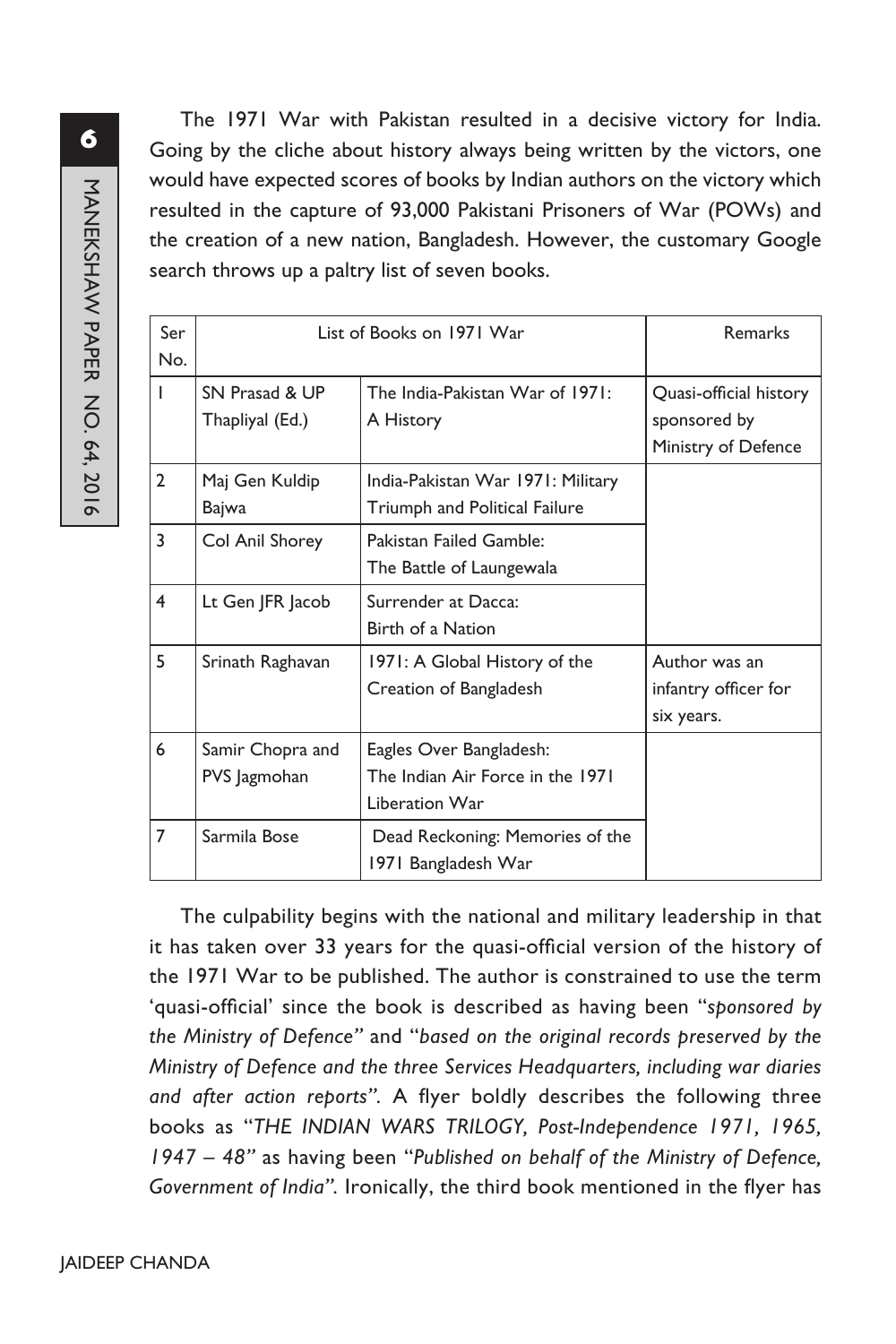been published as an "Official History". This inexplicable reluctance to grant official sanction to the other two wars, including the one which is hailed as a classic victory, is mystifying.

The historiography of the 1999 Indo-Pakistan War reveals a quantum shift in the nature of war history writing in India. The Google search reveals 16 books authored mostly by civilian analysts. The paucity of military authors is primarily attributed to the service of the participants in the operations. Most of the participants in the 1999 War were junior leaders and are still in service. In addition, there seems to be no intention of the Army or the Government to publish any account of the operations. Only six of the 16 books have been written by Army officers, out of which Gen Malik, who was the Chief of the Army Staff during the war, has written one. What is heartening is that hitherto lesser known aspects of the war have been thrown up by the civilian authors based on research and analysis. Thus, Dr. Pratibha Devendra, the head of the Department of Defence Studies, Fateh Chand College (Lahore), Hissar, has discussed the economics of war in the context of the 1999 conflict. The responsibility on the Armed Forces is extremely compelling and demanding while, at the same time, the Government is committed to the upliftment of its citizens. It is in this context that the need of the hour was to study the impact of the war finance on the Indian economy.

Further, Sita Ram Sharma, on the other hand, has discussed the ethics angle in the Kargil War with the exhumed bodies of six Indian soldiers being handed over by Pakistan in a mutilated condition, pointing to charges of unbecoming inhuman behaviour by Pakistan.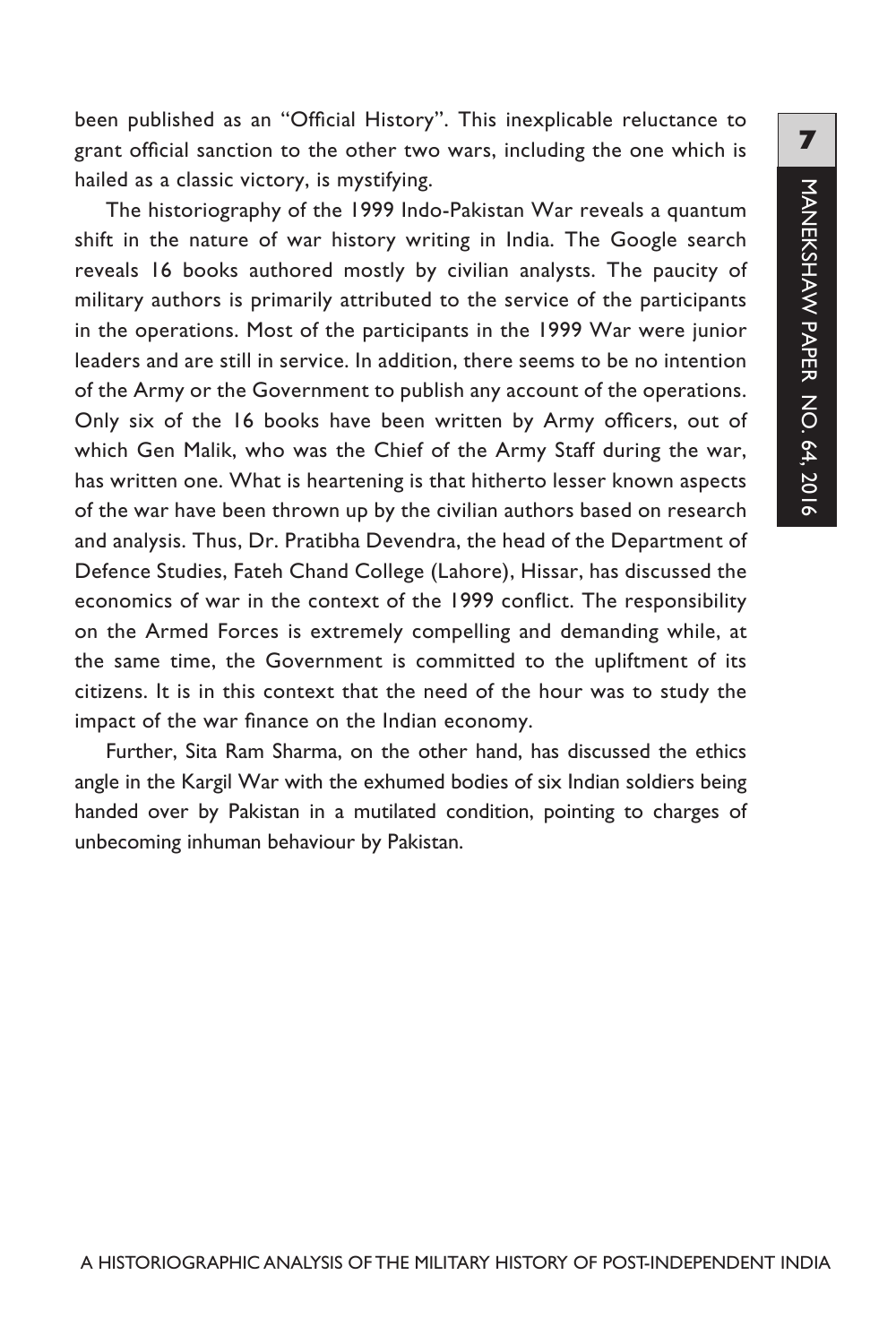| Ser<br>No.      | List of Books on 1999 War              |                                                                                                     | Remarks                                                            |
|-----------------|----------------------------------------|-----------------------------------------------------------------------------------------------------|--------------------------------------------------------------------|
| L               | Gen VP Malik                           | Kargil - From Surprise to Victory                                                                   | He was the Chief<br>of the Army Staff<br>(COAS) during<br>the war. |
| 2               | Air Cmde Jasjit<br>Singh               | Kargil 1999: Pakistan's Fourth War<br>for Kashmir                                                   |                                                                    |
| 3               | Maj Gen Ashok<br>Krishna & PR<br>Chari | Kargil - The Tables Turned                                                                          |                                                                    |
| 4               | Maj Gen Ashok<br>Kalyan Verma          | Kargil: Blood on the Snow: Tactical<br>Victory Strategic Failure: A Critical<br>Analysis of the War |                                                                    |
| 5               | <b>Brig Gurmeet</b><br>Kanwal          | The Heroes of Kargil                                                                                |                                                                    |
| 6               | Col Bhaskar<br>Sarkar                  | Kargil War Past, Present and Future                                                                 |                                                                    |
| 7               | Sanjay Dutt                            | War & Peace in Kargil Sector                                                                        |                                                                    |
| 8               | M Neelammalar                          | Kargil Revisited: Images and<br>Perceptions of the Kargil War After<br>Ten Years                    |                                                                    |
| 9               | Harinder Baweja                        | Kargil - The Inside Story                                                                           |                                                                    |
| 10              | RN Sharma, YK<br>Sharma & RK<br>Sharma | The Kargil War: A Saga of Patriotism                                                                |                                                                    |
| П               | Sankarshan<br>Thakur                   | Guns and Yellow Roses: Essays on<br>the Kargil War                                                  |                                                                    |
| 12              | Pratibha Devendra                      | Funding for Defence and<br>Development: Before and After Kargil<br>War                              |                                                                    |
| $\overline{13}$ | Suba Chandran                          | Limited War: Revisting Kargil in the<br>Indo-Pak Conflict                                           |                                                                    |
| $\overline{14}$ | Sita Ram Sharma                        | War Ethics and the Kargil Crisis                                                                    |                                                                    |
| 15              | Praveen Swami                          | The Kargil War Signpost 1 & 2                                                                       |                                                                    |
| 16              | Srinjoy<br>Chowdhury                   | Despatches from Kargil                                                                              |                                                                    |

**8**NANEXSHAVN PAPER NO. 64, 2016 MANEKSHAW PAPER NO. 64, 2016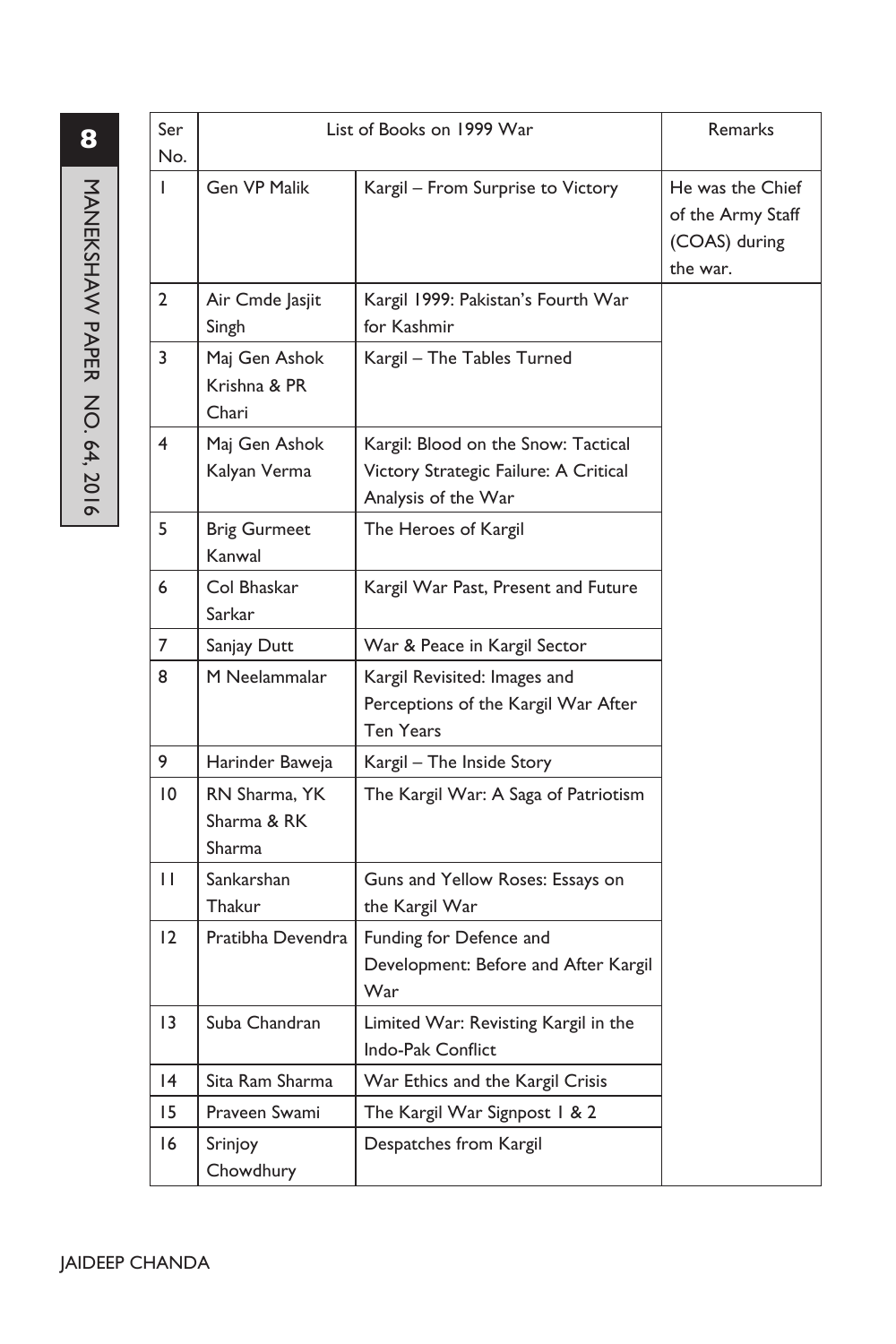Till now we have only analysed the books which have been written by Indian authors, including military men, which are directly about specific wars. A large number of books, memoirs and fictional novels have also been written about the Armed Forces by men and women in uniform and civilians alike. However, these have not been taken into account since the scope of this paper would expand unmanageably.

#### *Historiographical Classifications and Scope*

In military historiography, three classifications are commonplace; popular history (so loved by our media), official history and academic history. The last is the diamond in the dross. Resources, encouragement and opportunities must be provided to instil this intellectual climate for development of academic history. Internationally, this is what is accepted for informed analysis and debate

Military thought is constantly weighed against the opportunity cost towards economic and social development. Murray and Sinnreich<sup>8</sup> have this to say on the scope of military history:

*The military historian can no longer write about it without understanding that "military history" is only one dimension of the history of war that is of little value if not studied in its social and political context. Today, even the most unregenerate of military historians feels uneasy unless his or her work is legitimized by the rubric "War and Society." The concept "War and Society" is as significant in its way as "War Studies." If "War Studies" represented an attempt by military historians to extend their territory to cover the non-military aspects of warfare, "War and Society" was the enterprise of social historians exploring the impact of war on the whole structure, initially on industrial and post-industrial society, but eventually on social development throughout the age.*

All conflicts are products of the societies involved and naturally war itself has a reciprocal influence on social institutions and government. The study of culture, representing the nexus of historical experience, attitudes, beliefs, and values, is now a recognised and growing area of study. History, myth, and perceived lessons have a particularly strong influence on how societies defend themselves. Thus, the study of strategy and civil–military relations is indivisible. It involves the interaction of those preconceptions about the nature of war and politics, and the irresistible but often contradictory impulses that emerge from their interaction.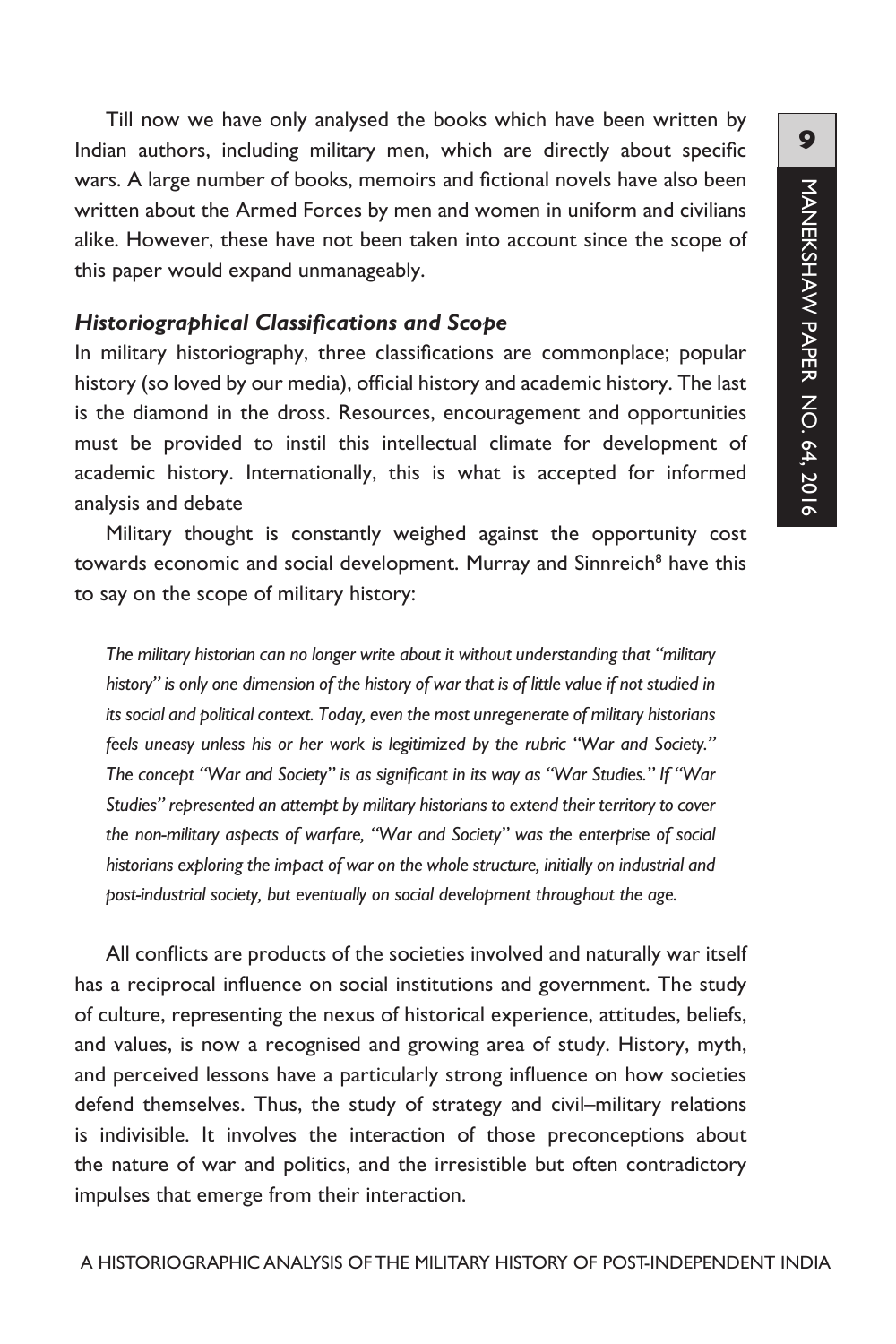Indian military history in the academic arena remains a niche which is dominated by a select group of accomplished scholars. One such author is Prof Kaushik Roy who specialises in the 'war and society' approach to understand the impact of the military on society and vice versa.<sup>9</sup> This approach is now already being over-run by the latest approach to military history viz. the cultural approach to military history.<sup>10</sup> Notwithstanding, for a country of India's size and military might, this miniscule population of military historians is fighting an uphill battle to retain significance in both the military and the academic world. The day the Indian military history enthusiast can produce a book on the lines of *British Military History for Dummies,*11 it will be a red letter day because very few of the published books appeal to the general public since most military authors presuppose a degree of military knowledge and understanding.

Having seen the trends in Indian civilian and military authorship on the wars, an examination of the Indian Army's record-keeping and history writing process is the logical step forward.

# **Historiographic Mechanisms in the Indian Army**

The historiographic mechanisms in the Indian Army have been affected by the following legislations:

}

}

- The Official Secrets Act 1923
- The Public Records Act 1993
- The Public Records Rules 1997
- The Right To Information Act 2005
- Army Order 7 of 1983
- y Army Order 8 of 1983

Pertain to all government organisations in India

Pertain to the Indian Army only

At the functional level, in the Army, the Army Orders 7 of 1983 (AO 7/83) and 8 of 1983 (AO 8/83) govern the basic history writing mechanisms. Institutionally, the major stakeholders are the units, formations and Services Headquarters which generate the historical records and war diaries; the History Division which receives the records; and the academic community and think-tanks which are expected to study the records and publish findings. Only when the study of the historical records results in institutional introspection which leads to a tangible change for the betterment of the national security apparatus, can the historical Observe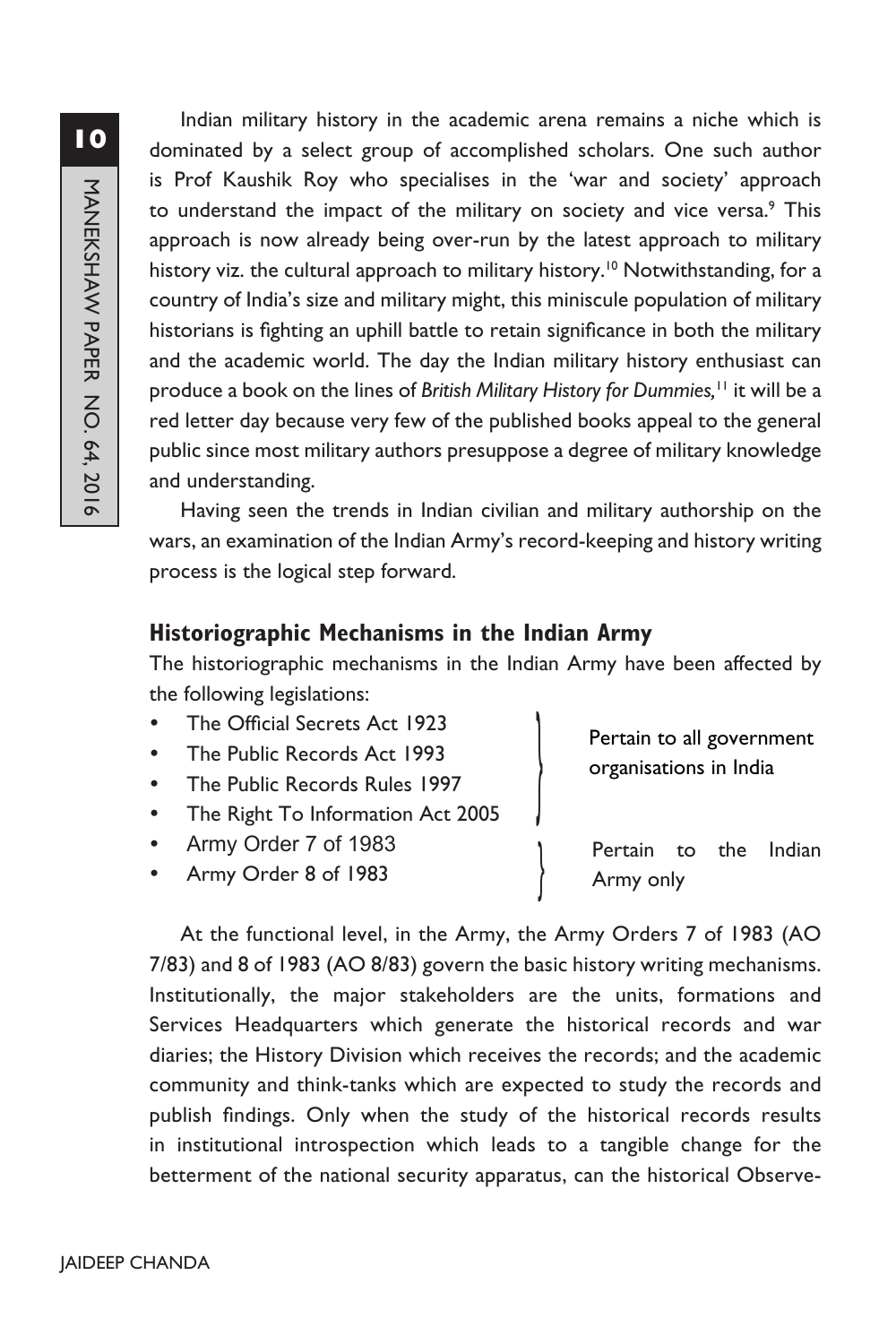Orient-Decide-Act (OODA)<sup>12</sup> loop be considered closed; only then can the cycle be considered complete.

In this section, we examine the details of the functioning of these institutions and the peculiarities thereof. The essence of this section is based on numerous visits to the History Division, Ministry of Defence and National Archives.

#### *The Legislation*

The Public Records Act of 1993 (No 69 of 1993) came into effect on December 22, 1993, after it was signed in by KL Mohanpuria, Secretary to the Government of India. The purported aim of this legislation is:

…to regulate the management, administration and preservation of public records of the Central Government, Union Territory Administrations, public sector undertakings, statutory bodies and corporations, commissions and committees constituted by the Central Government or a Union Territory Administration and matters connected therewith or incidental thereto.<sup>13</sup>

It lays down the constitution of an Archival Advisory Board and directs that records older than 1892 cannot be destroyed without reference to the board. It also decrees in Section 12 (1) of the Act that:

…all unclassified public records as are more than thirty years old and are transferred to the National Archives of India or the Archives of the Union Territory may be, subject to such exceptions and restrictions as may be prescribed, made available to any bonafide research scholar. For the purposes of this sub-section, the period of thirty years shall be reckoned from the year of the opening of the public record.<sup>14</sup>

The government then went on to promulgate the Public Records Rules 1997<sup>15</sup> to further elaborate the record management activity in the nation. Herein lies a contradiction since Rule 5 of the Public Records Rules 1997 lays down that:

The Director General or Head of Archives, as the case may be, shall accept for deposit and preservation public records of permanent nature which have been retained after recording by the records creating agency in its records room for the last twenty-five years or more.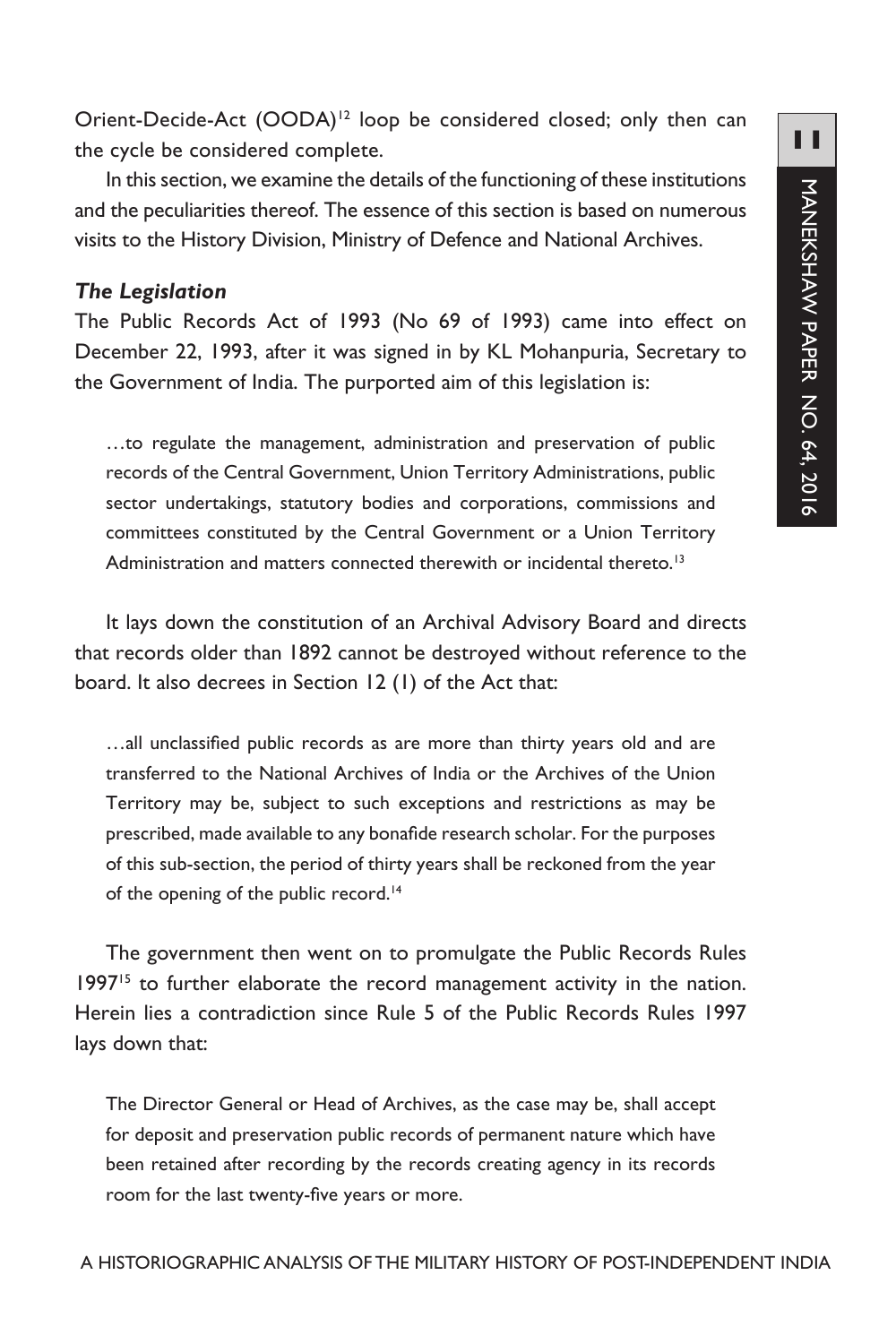This contradiction typifies the confusion that besets the bureaucracy. However, while the basic legislation is barely satisfactory, the implementation of even such a minimalistic act has been woefully inadequate. Josy Joseph of *The Times of India highlights*<sup>16</sup>:

On rare occasions, when the bureaucratic stranglehold relents and declassifies files, the National Archives is not equipped to handle them. Today, almost 2,00,000 government files are dumped in the under-staffed National Archives with no one to sift through them. Symbolic of the state of affairs is the fact that the centralized air-conditioning at the National Archives complex was defunct for almost two years (2012-2013), exposing these precious documents to Delhi's scorching summer.

Anit Mukherjee lists out three possible explanations for this bureaucratic apathy towards the situation: firstly, he says that the bureaucratic insecurity about ending up '*looking bad*' governs this reluctance to declassify; secondly, the existing myths and rumours due to lack of information suit the bureaucratic dispensation; lastly, he charitably claims that the bureaucracy genuinely believes that there is nothing to be gained from studying history.<sup>17</sup> PK Gautam lists out four reasons for the same state of affairs. He identifies the *personality cult* that dominates the Indian polity, a deep-rooted suspicion of scholars by the bureaucracy, basic *organisational inefficiency to handle declassification* and the bureaucratic fear of *losing credibility* as the reasons for the current situation.<sup>18</sup>

The Official Secrets Act 1923 is a draconian Act of almost a century ago with penalties ranging up to life imprisonment for infringements of a subjective nature, coupled with the long drawn out legal procedures in the country is deterrent enough to ensure that even the most committed researchers steer clear of classified matters.

The Right to Information Act 2005<sup>19</sup> is the latest entrant and has provided some relief to those seeking information. The stated mandate of the Act is:

To provide for setting out the practical regime of right to information for citizens to secure access to information under the control of public authorities, in order to promote transparency and accountability in the working of every public authority, the constitution of a Central Information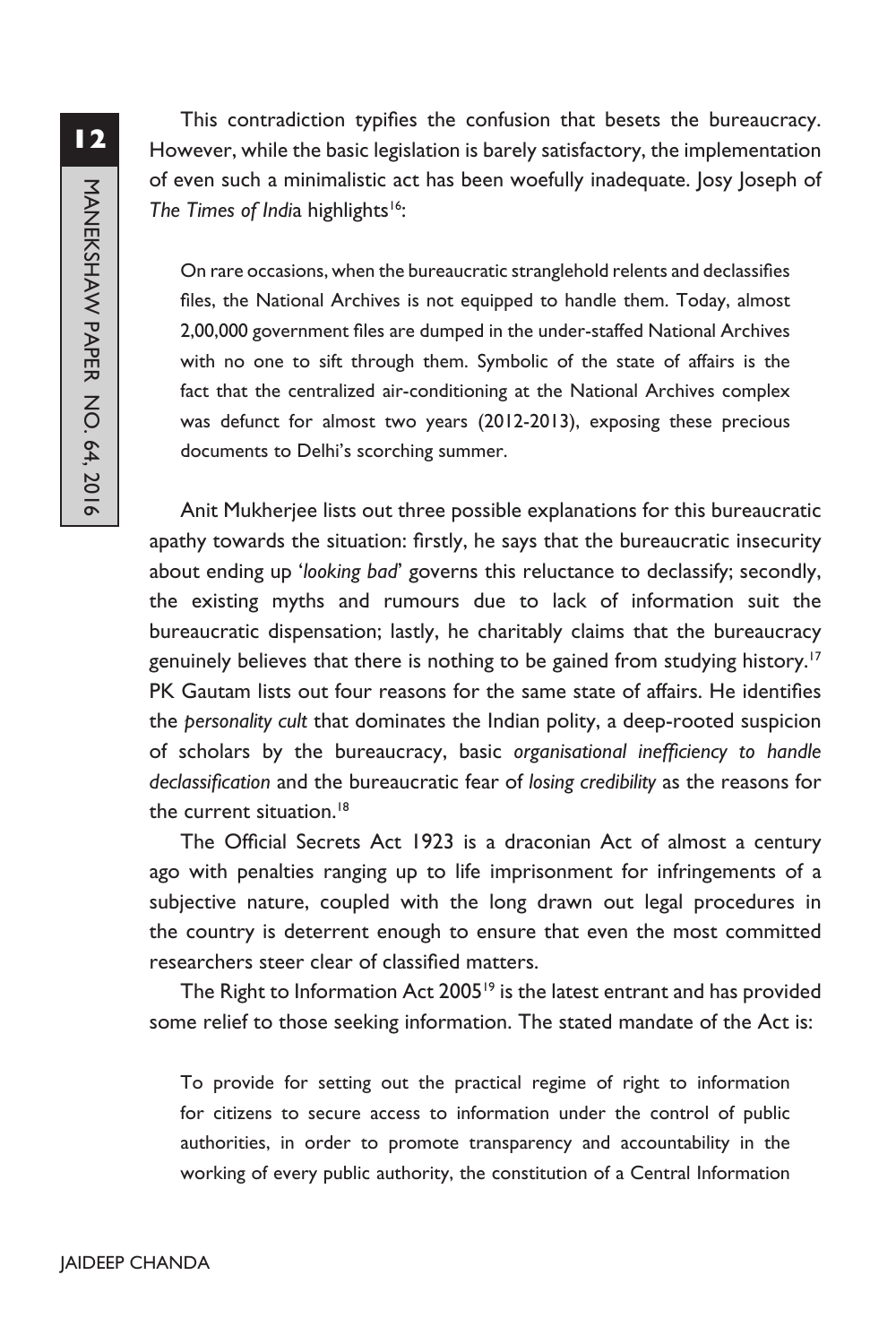Commission and State Information Commissions and for matters connected therewith or incidental thereto.

To its credit, the Act has been used by the public at large and by the newly evolved Right to Information (RTI) activists to draw out a large amount of information from the government offices. However, 22 security organisations have been left outside the ambit of the Act, though the defence forces do not form part of this list. The flip side of the RTI debate is that the government functionaries take too much time to respond to all the RTI applications being received, especially since a large number of them are frivolous in nature and with malafide intent. Hence, many RTI applications are dismissed at the slightest pretext or answered very briefly.

The Army functions on the basis of Army Orders (AO) which are issued from time to time by the Army Headquarters. AO 7/83 (read as '7 of 83') pertains to the generation of historical reports while AO 8/83 relates to the generation of war diaries. Historical reports are the primary unit of history writing in the Army. As stated in AO 7/83, "Historical reports were introduced with the primary aim of providing a record of motivities (*sic*) of formations and units."20 These reports are required to be submitted by all formations/units only when not committed on actual operations or internal security duties, including counter-insurgency i.e. when war diaries are not being initiated by them vide AO 8/83. The AO clearly highlights that the historical reports should include the following:

- Location of the unit.
- Change in organisation.
- Postings and transfers of officers.
- Exercises carried out.
- Nature of training carried out and lessons learnt.
- Administrative problems and how these were solved.
- Morale of personnel and matters affecting it.
- Weapons and equipment, with some details of their performance in the case of new items.

The report from all units is to reach by January 07, covering the period up to December 31, whereas that of headquarters, formations, Service units and others, on July 07, covering the period up to June 30.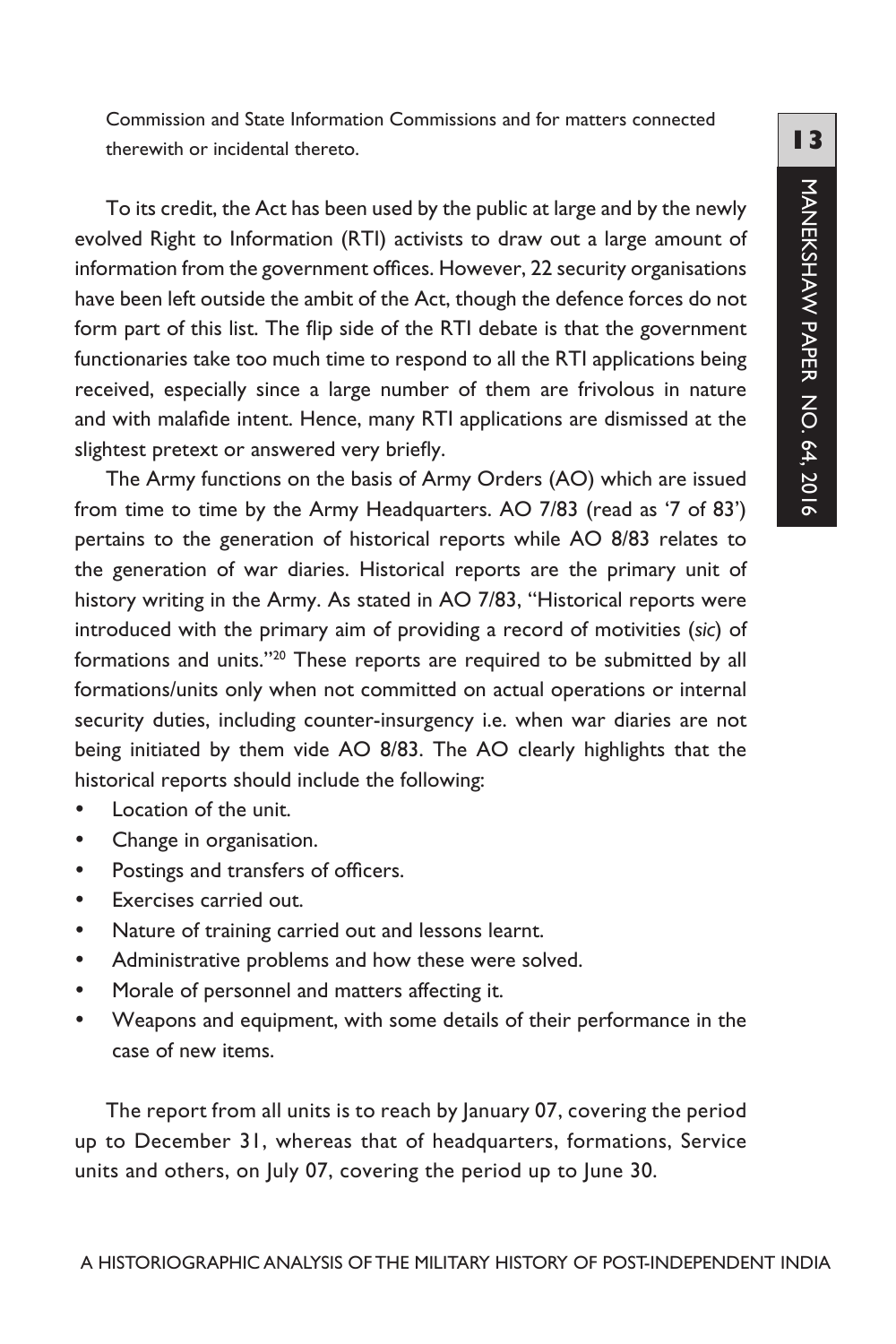The war diaries are generated under AO 8/83 and only when the unit or formation is employed on actual operations and on internal security, including counter-insurgency operations. War diaries are required to be compiled half yearly, prepared in triplicate and when deployed on internal security, including counter-insurgency operations, sent to the Historical Division and Records Offices by the units, whereas formations are required to send them to the Historical Division only. Where the units and formations are employed on "*actual operations and during mobilisation"*', both copies are required to be sent to the Military Operations Directorate (MO-6) under the Army Headquarters, General Staff Branch.

#### *The History Division***<sup>21</sup>**

The History Division, Ministry of Defence, is the primary record-keeping agency of the Army. The erstwhile Historical Section had been created after the end of World War II to prepare a detailed official history of World War II, with particular reference to the operations conducted by the Armed Forces of undivided India. The division, besides writing the histories of operations conducted by the Indian armed forces, also undertakes research projects of historical importance. Post partition, it served as the Combined Inter-Services Historical Section (India and Pakistan) 1945, to compile the detailed history of World War II, with particular emphasis on the role of the Indian Armed Forces.

The official history of the Armed Forces of undivided India in World War II (1939-45) was brought out in 25 volumes by the Combined Inter-Services Historical Section (India and Pakistan). On completion of the work, this section was wound up in 1963. In the meanwhile, the Historical Section (India) was established on October 26, 1953, to write and publish the official account of the military operations of the Indian Armed Forces of post-independence India. The history of the operations in Jammu and Kashmir (1947- 48) comprised its first assignment. Till now, it has brought out 20 volumes in total.

The Historical Section was redesignated as the History Division with effect April 01, 1992. Currently, it serves as the military records and reference organisation of the Ministry of Defence as well as the three Services and also provides expert advice to them on matters relating to heraldry and ceremonials. The Heraldry Section of the History Division is a unique cell which is manned by an official who is proficient in Sanskrit and assists the three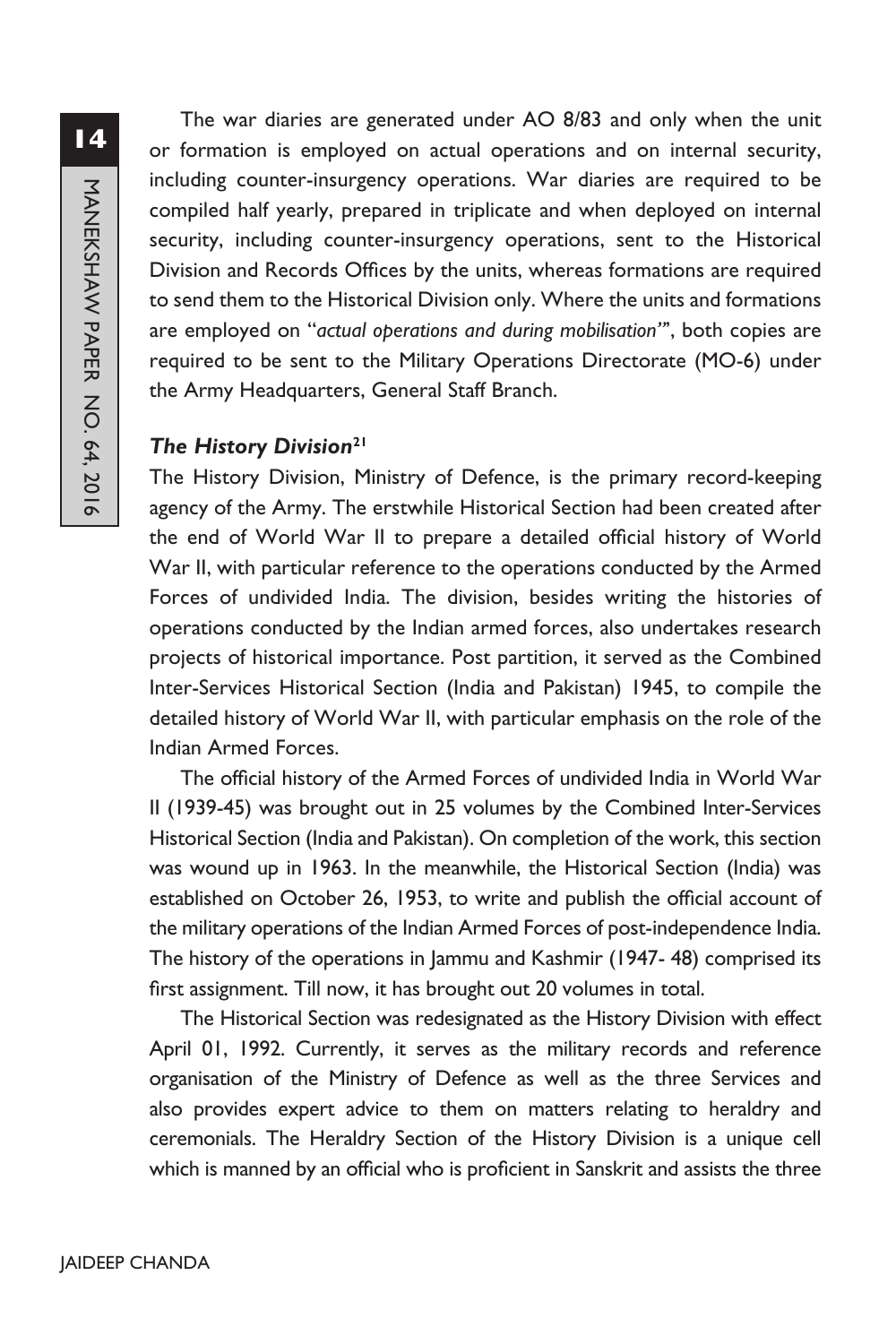Services Headquarters and the Ministry of Defence by suggesting names for new establishments, designing of crests and badges and coining suitable mottoes for units/formations, in keeping with the culture and traditions of the nation.

During the year  $2004$ ,<sup>22</sup> the History Division assisted the three editorial teams constituted for updating and editing the history of conflict with China of 1962, and the Indo-Pak Wars of 1965 and 1971. Further, a senior officer of the History Division serves as a member of the Battle Honours Committees of the Indian Army and Air Force. The division also maintains the Departmental Library which houses more than 5,000 titles, including some rare books, periodicals and foreign publications of military significance. The library catalogue is being digitised to facilitate easy referencing.

This division also provides two research fellowships for conducting research in military history under the Research Fellowship Scheme of the Ministry of Defence. Till date, 17 research scholars have benefitted from this scheme.

The division has a sanctioned strength of five officers, including the Director and 19 Group 'B', 'C' and 'D' staff. The office is spread over two floors and hold lakhs of records. The storage space for records and the library covers around 7, 500 sq. ft. However, the division does not have any grant of its own and utilises funds from the Central Administrative Officers' Contingent Grant. The division preserves the records of operations conducted by the Indian armed forces, starting from World War II. The records are usually forwarded by the Ministry of Defence, Services Headquarters and the formations and units of the Indian armed forces. These records are indexed and preserved subject-wise and as per the formations and units. These records are reviewed and declassified from time to time by the Services Headquarters.

The records of the pre-1960 period have generally been declassified. Further, the records used in writing the histories of the 1965 and 1971 Wars have also been declassified. The division is in the process of digitising the records starting from World War II. The records at the History Division are consulted by the Service officers and also research scholars on military matters, according to the guidelines of this division.<sup>23</sup>

The Department of Defence of the Ministry of Defence (MoD), Government of India, enumerates four functions of the History Division as given out in the website:24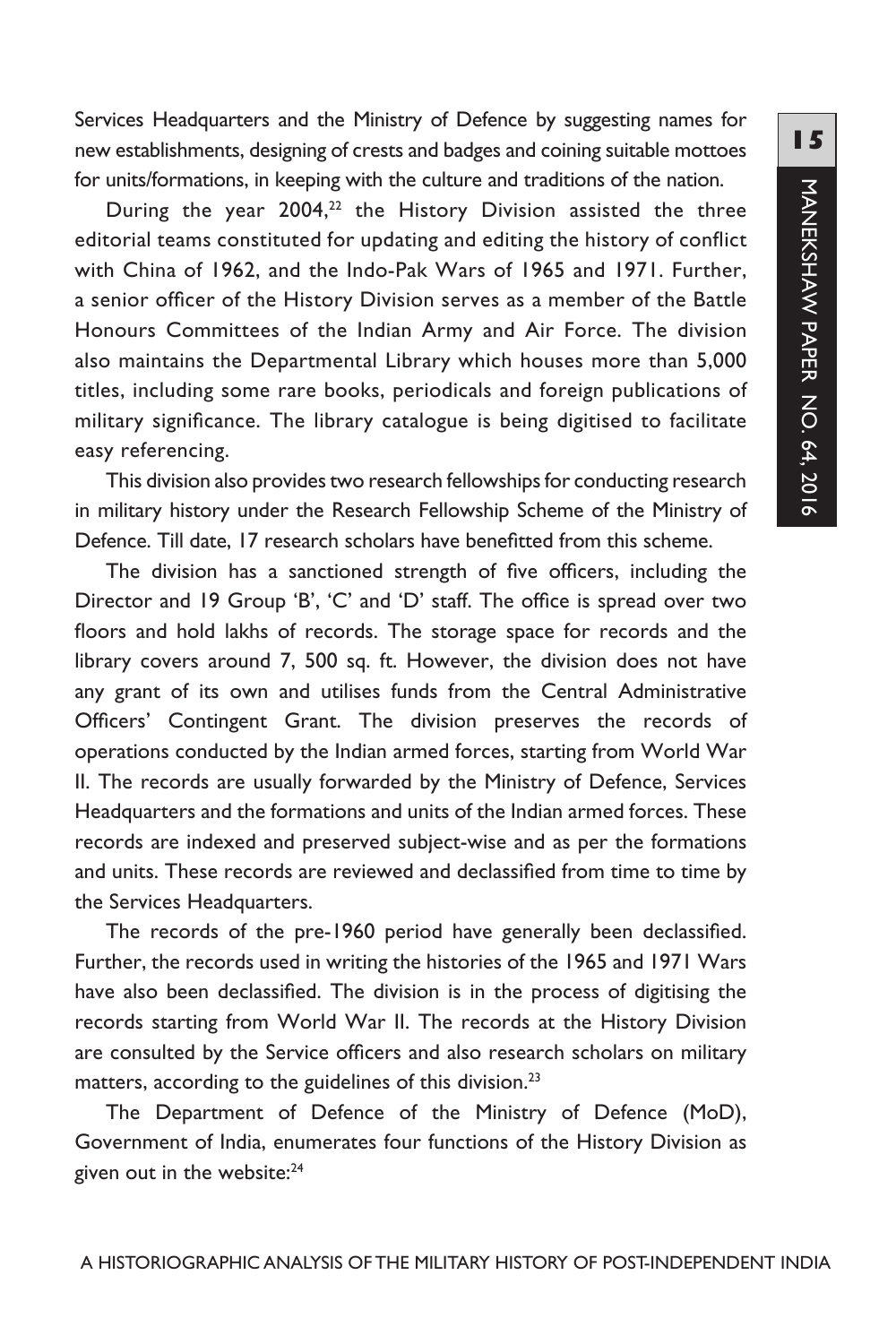- All matters relating to preservation and maintenance of war diaries/ operational records and other military documents received from various formations and units of the Indian Armed Forces.
- To write the history of the wars fought by the Indian Armed Forces. These include the Peace-Keeping Operations (PKOs) conducted by the Indian Armed Forces in various countries from time to time.
- To guide and assist the Army regiments and Air Force squadrons in compiling their histories.
- To assist the Services Headquarters in the battle honours work; to advise the three Services and the Ministry of Defence in all matters relating to military heraldry.

#### **Organisation of the History Division in the MoD25**

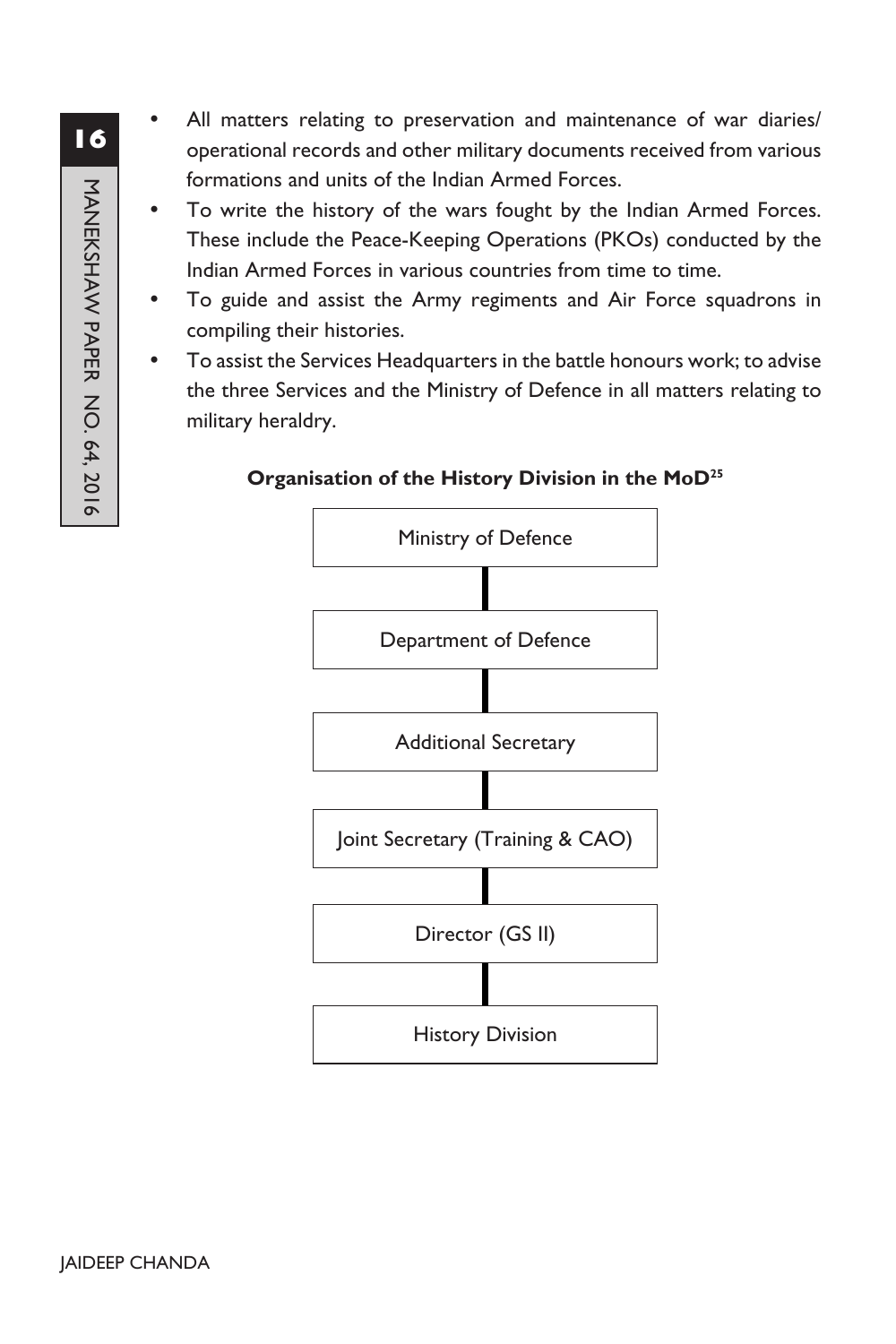

#### **History Division Staffing Norm**

| Ser. No.                           | <b>Appointment</b>         | <b>Authorised</b> | <b>Posted</b>  |
|------------------------------------|----------------------------|-------------------|----------------|
| Τ.                                 | Director                   |                   |                |
| 2.                                 | <b>Deputy Directors</b>    | $\mathfrak{p}$    |                |
| 3.                                 | <b>Assistant Directors</b> | $\mathbf{2}$      | $\overline{2}$ |
| 4.                                 | <b>Research Assistant</b>  | 4                 |                |
| 5.                                 | Heraldry Assistant         | 3                 | 2              |
| <b>Upper Division Clerks</b><br>6. |                            | $\mathfrak{p}$    | 2              |
| 7.<br><b>Lower Division Clerks</b> |                            | $\mathfrak{p}$    | 2              |
| 8.                                 | Stenographer               |                   |                |
| 9.                                 | <b>Personal Assistant</b>  |                   |                |
| 10.                                | MTS (Peon)                 | 5                 | 5              |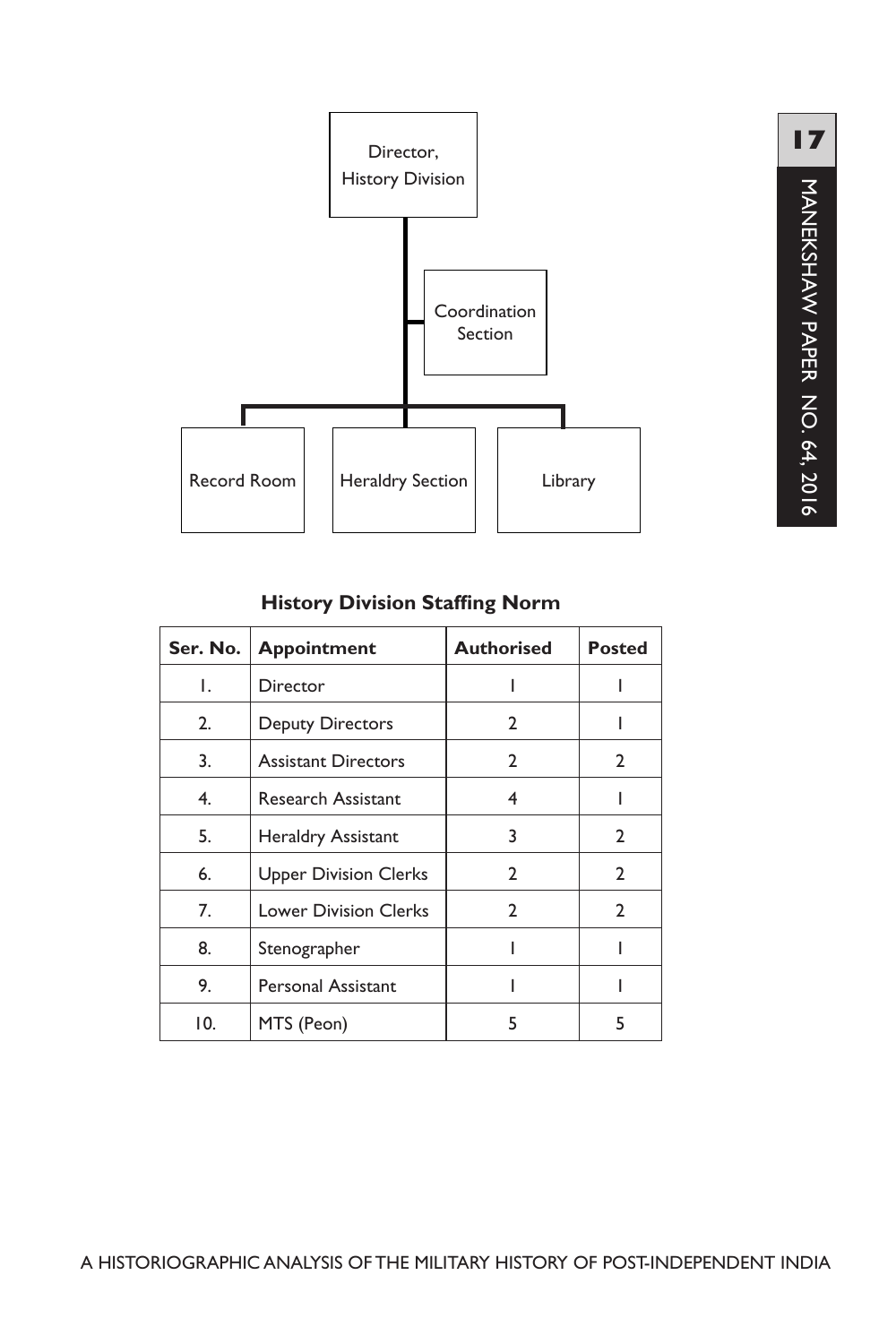| <b>NANHANY PAPER</b> |                 |
|----------------------|-----------------|
|                      | 20              |
|                      | 20              |
|                      | 20              |
|                      | 20              |
|                      | 20              |
|                      | 20              |
|                      | $\overline{20}$ |
| NO. 64, 2016         | 20 <sup>°</sup> |
|                      | 20              |

**18**

**Summary of Visitors, Queries and Records Received26**

| Year        | <b>No of Visitors</b>                                               | <b>Queries</b><br><b>Received</b> | <b>Operational Records</b><br><b>Received</b> |
|-------------|---------------------------------------------------------------------|-----------------------------------|-----------------------------------------------|
| $2002 - 03$ | 375                                                                 | 300                               | 4,500                                         |
| $2003 - 04$ | 350                                                                 | 275                               | 4,200                                         |
| $2004 - 05$ | 325                                                                 | 280                               | 4,000                                         |
| $2005 - 06$ | NA.                                                                 | NA.                               | 3,962                                         |
| $2006 - 07$ | 350                                                                 | 260                               | 3,500                                         |
| $2007 - 08$ | 400                                                                 | NA.                               | 3,300                                         |
| $2008 - 09$ | NA.                                                                 | NA.                               | 3,600                                         |
| $2009 - 10$ |                                                                     | NA.                               | 3,600                                         |
| $2010 - 11$ | $200 - 250$<br>per year as<br>per History<br>Division <sup>27</sup> | NA.                               | <b>NA</b>                                     |
| $2011 - 12$ |                                                                     | NA.                               | NA.                                           |
| $2012 - 13$ |                                                                     | <b>NA</b>                         | <b>NA</b>                                     |
| $2013 - 14$ |                                                                     | NA.                               | NA.                                           |

The figures shown above clearly indicate a distinct absence of a culture of military history in the Indian Armed Forces. The decline in submission of official records, the drop in the number of visitors and the drop in the queries actually do not reveal the extent of the malaise. The figures are abysmally low for an organisation which is supposed to receive records from all the Services. The percentage of records reaching the History Division against those that are supposed to reach, lie beyond the scope of this paper and, hence, this is not being attempted to be researched.

Interaction with the History Division over a prolonged period has revealed the following issues which now plague the history keeping mechanism of the Armed Forces.

As per the Army Orders mentioned earlier, all units, formations, directorates and headquarters of the Indian Army are supposed to forward an annual historical report. However, very few actually forward the same. No record has ever been compiled by the History Division or the Armed Forces about how many such reports are required to be received by the History Division in a year as against how many reports the History Division actually receives.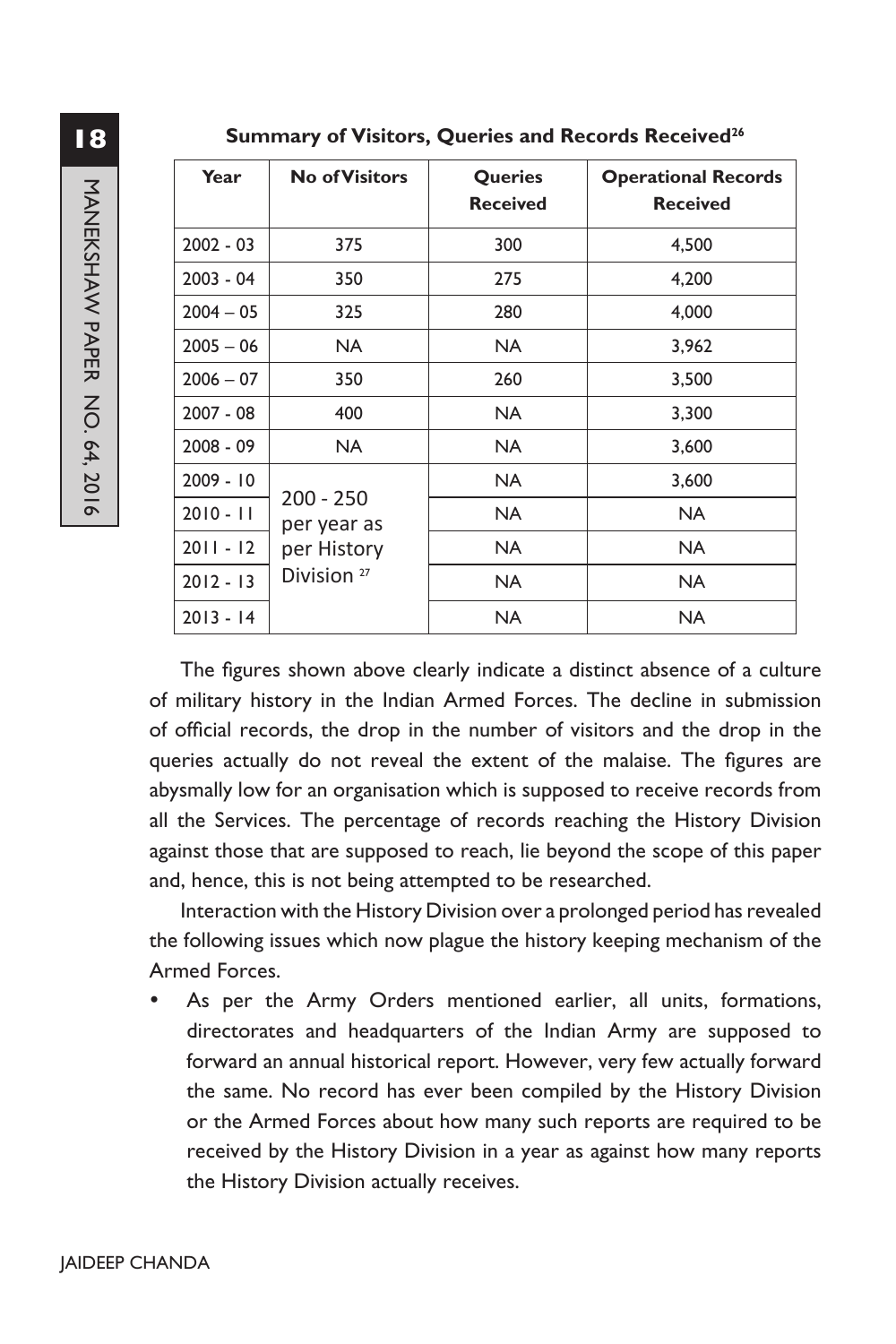- Even entities which do forward the reports, often end up doing so nominally because of the following reasons:
	- (a) Many entities forward the reports in an ad hoc and arbitrary manner, with no reference to the actual requirement. Thus, these so-called historical reports have bare minimal historical value and usually comprise mundane routine inanities. Some units/formations simply forward the nominal rolls of officers and some even just send the names of the Commanding Officer and Subedar Major.
	- (b) In extreme cases, units have apparently even resorted to forwarding 'nil' reports under the head of historical reports!
- These is no mechanism to enforce accountability in submission of historical reports. Despite the initiative taken by the History Division to sensitise the environment on the requirement to submit the historical reports, there is no improvement in the submission numbers as there are no checks and balances to ensure that the Commanders responsible for generating the historical reports actually do so. As a Commanding Officer, this author has only once, in a 30-month tenure, received any correspondence/instruction from the higher headquarters regarding the need to generate historical reports. This too was not followed up by any written feedback required to be submitted for ensuring compliance.
- Non-receipt of documents from directorates. The History Division was traditionally in receipt of Army Orders, citations, gazette notifications and new publications, as published by the Publications Division. With the advent of digitisation, several documents are no longer being circulated and instead are simply being put out on the Army Intranet e.g. Army Orders and Gazettes. However, the History Division does not have access to the Army Intranet due to security restrictions. Thus, since the recent past, the History Division has not been getting physical copies of these documents of archival importance. Similarly, the Army Training Command (ARTRAC), Shillong, has commenced publishing several Army documents in place of the Publications Division and many of these do not reach the History Division.
- Under-utilisation of the History Division. That the division is grossly neglected and under-utilised by the Armed Forces and the Ministry of Defence is obvious in that, in the 61 years of its existence it has produced only 40 publications. More needs to be done to utilise the facilities of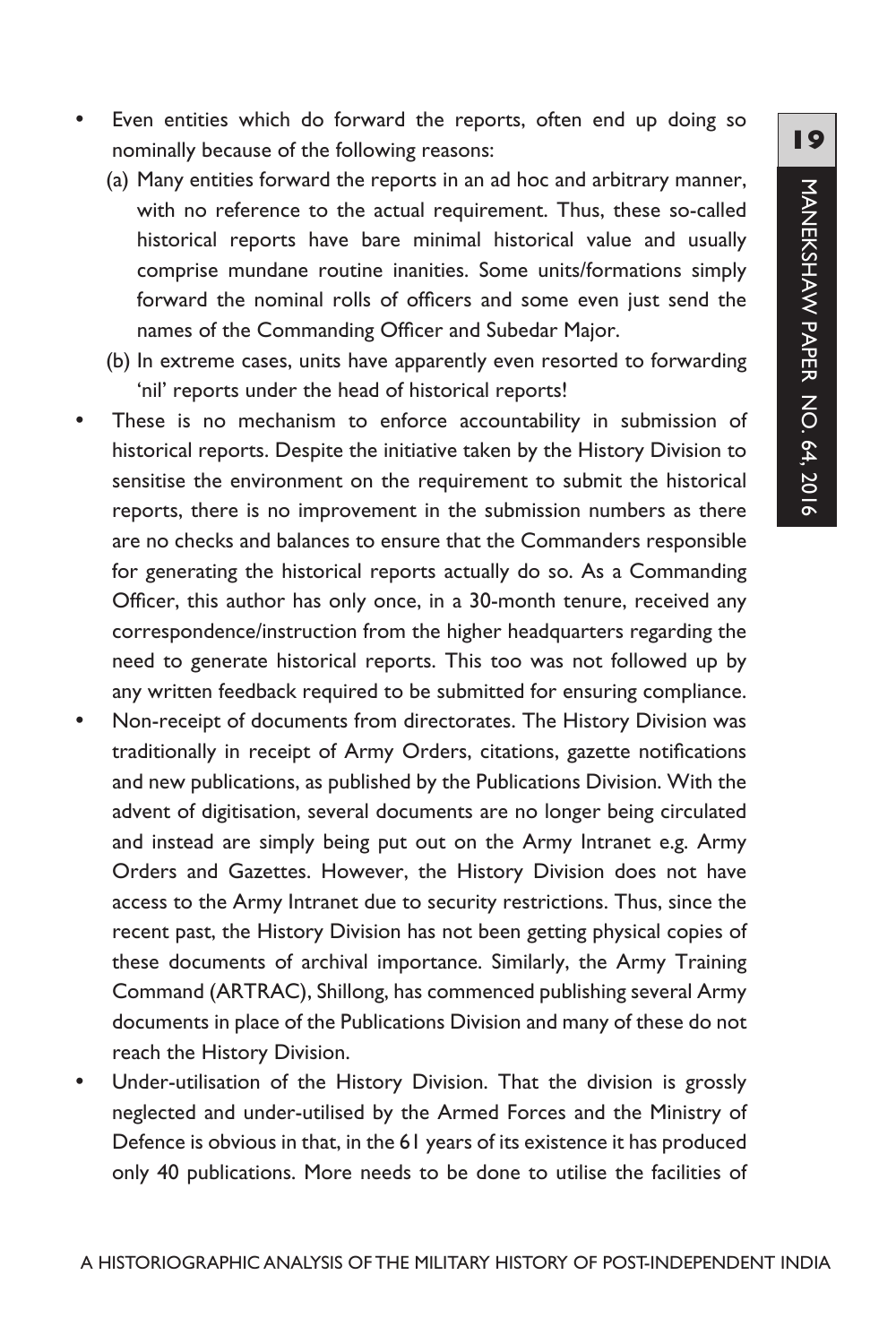the division to do justice to the wealth of information locked up in the cupboards of the Records Room.

As will be seen from the list given below, the bulk of the publications (25) produced by the History Division pertain to the pre-independence period while the balance (16) pertain to the post-independence period. In the pre-independence period, major operations pertain primarily to World War II, with no publication covering The Great War. This is especially tragic considering that this period, 2014 to 2018, falls in the centenary period of The Great War (World War I); a war in which over 13 lakh Indian soldiers fought and 55, 000 never returned alive.

These Indian soldiers fought in France, Belgium, Turkey, Greece, Palestine, Egypt, Sudan, Iraq (then Mesopotamia), Iran, Somaliland, the Cameroons, Uganda, Nigeria, Kenya, Kurdistan, Persian Gulf, North China and Aden. The performance of the Indian soldiers led to the creation of India Gate in Delhi, as a memorial for the fallen soldiers of the Empire.

| S.             | Name of the Book                                               | Year |
|----------------|----------------------------------------------------------------|------|
| <b>No</b>      |                                                                |      |
|                | The Retreat from Burma 1941-42                                 | 2014 |
| $\overline{2}$ | The Reconquest of Burma 1942; Vol. I                           | 2014 |
| 3              | The Reconquest of Burma 1944-45; Vol. II                       | 2014 |
| 4              | The Arakan Operations 1942-45                                  | 2012 |
| 5              | Campaigns in South-East Asia 1941-42                           | 2012 |
| 6              | Campaigns in Western Asia                                      | 2012 |
| $\overline{7}$ | The North African Campaigns 1940-43                            | 2012 |
| 8              | East African Campaign 1940-41                                  | 2012 |
| 9              | The Campaign in Italy 1943-45                                  | 2014 |
| $\overline{0}$ | India and the War                                              | 2012 |
| $\mathbf{H}$   | Expansion of the Armed Forces and Defence Organisation 1939-45 | 2012 |
| 12             | Defence of India: Policy & Plans                               | 1963 |
| 13             | Post-War Occupation Forces : Japan & South-East Asia           | 1958 |
| 4              | Technical Services : Ordnance & IEME                           | 1962 |
| 15             | The Corps of Engineers 1939-47                                 | 1974 |
| 16             | Indian War Economy, Supply, Industry and Finance               | 1962 |
| 17             | The Royal Indian Navy 1939-45                                  | 1964 |
| 18             | History of the Indian Air Force 1933-45                        | 1961 |
| $ 9\rangle$    | Administration (Medical Services)                              | 1953 |
| 20             | Medical Surgery and Pathology (Medical Services)               | 1955 |

#### **Publications of History Division**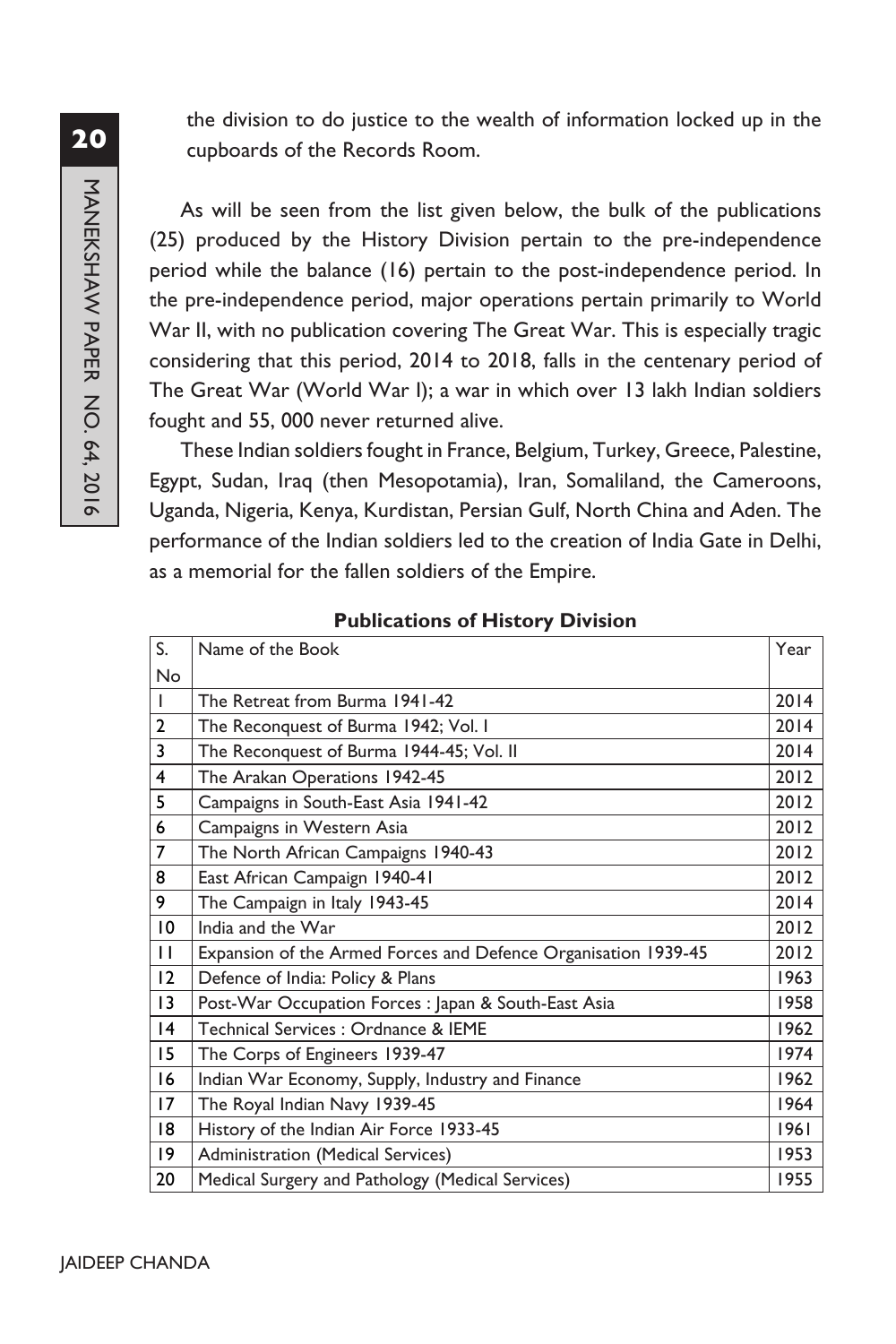| 21 | The Campaigns in the Western Theatre (Medical Services)                | 1958 |
|----|------------------------------------------------------------------------|------|
| 22 | Campaigns in the Eastern Theatre (Medical Services)                    | 1964 |
| 23 | Preventive Medicine (Medical Services)                                 | 1961 |
| 24 | <b>Statistics (Medical Services)</b>                                   | 1962 |
| 25 | Medical Stores and Equipment (Medical Services)                        | 1963 |
| 26 | Operation Polo: The Police Action Against Hyderabad, 1948              | 1972 |
| 27 | Operation Vijay: The Liberation of Goa and Other Colonies, 1961        | 1974 |
| 28 | The Congo Operation, 1960-63                                           | 1976 |
| 29 | History of the Custodian Force (India) in Korea, 1953-54               | 1976 |
| 30 | Operation Shanti: Indian Army on Peace Mission                         | 1990 |
| 31 | Military Costumes of India                                             | 1991 |
| 32 | Bharatiya Sainik Vesha - Bhusha (Hindi)                                | 1991 |
| 33 | Stories of Heroism (PVC & MVC Winners)                                 | 1995 |
| 34 | Veerta Ki Kahaniyan (PVC & MVC Vijeta)                                 | 1995 |
| 35 | Terrific Responsibility: The Battle for Peace in Indo- China (1954-75) | 1995 |
| 36 | Dushkar Dayitva - Hind-Chin Mein Shanti Ke Liye Sangharsh (1954-75)    | 1995 |
| 37 | Stories of Heroism (AC and KC Winners)                                 | 1997 |
| 38 | Veerta Ki Kahaniyan (AC & KC Vijeta)                                   | 1997 |
| 39 | History of Operations in   & K 1947-48                                 | 2005 |
| 40 | India-Pakistan War of 1965 : A History                                 | 2011 |
| 41 | India-Pakistan War of 1971: A History                                  | 2014 |

The post-independence publications of the History Division also cover the major wars, apart from the 1962 War, ostensibly for political reasons. While the 1965 and 1971 Wars' histories have been recently published, they, for some reason, do not comprise the 'official' history, like that of the 1947 war. Instead, it is claimed that these books have been "sponsored by the Ministry of Defence"…which is almost an euphemism for the same thing. However, what needs to be brought out is that while the war histories have been published with whatever imperfections that there may be, war histories alone do not constitute military history. Military history encompasses the entire journey from 'womb to tomb' of the men, machines and processes which make an Army what it is. Publishing the inter-war history and specialised history of the military adds to the institutional introspection capability of the Army. Thus, for example, a study on the evolution of the force structure of the 15 years from 1947 to 1961 could throw light on what had been attempted by the Army in the past and the mistakes committed if any, which could then be used to analyse the present-day force restructuring attempts. Roughly, the war histories could be understood to correspond to the 'drums and bugle' approach while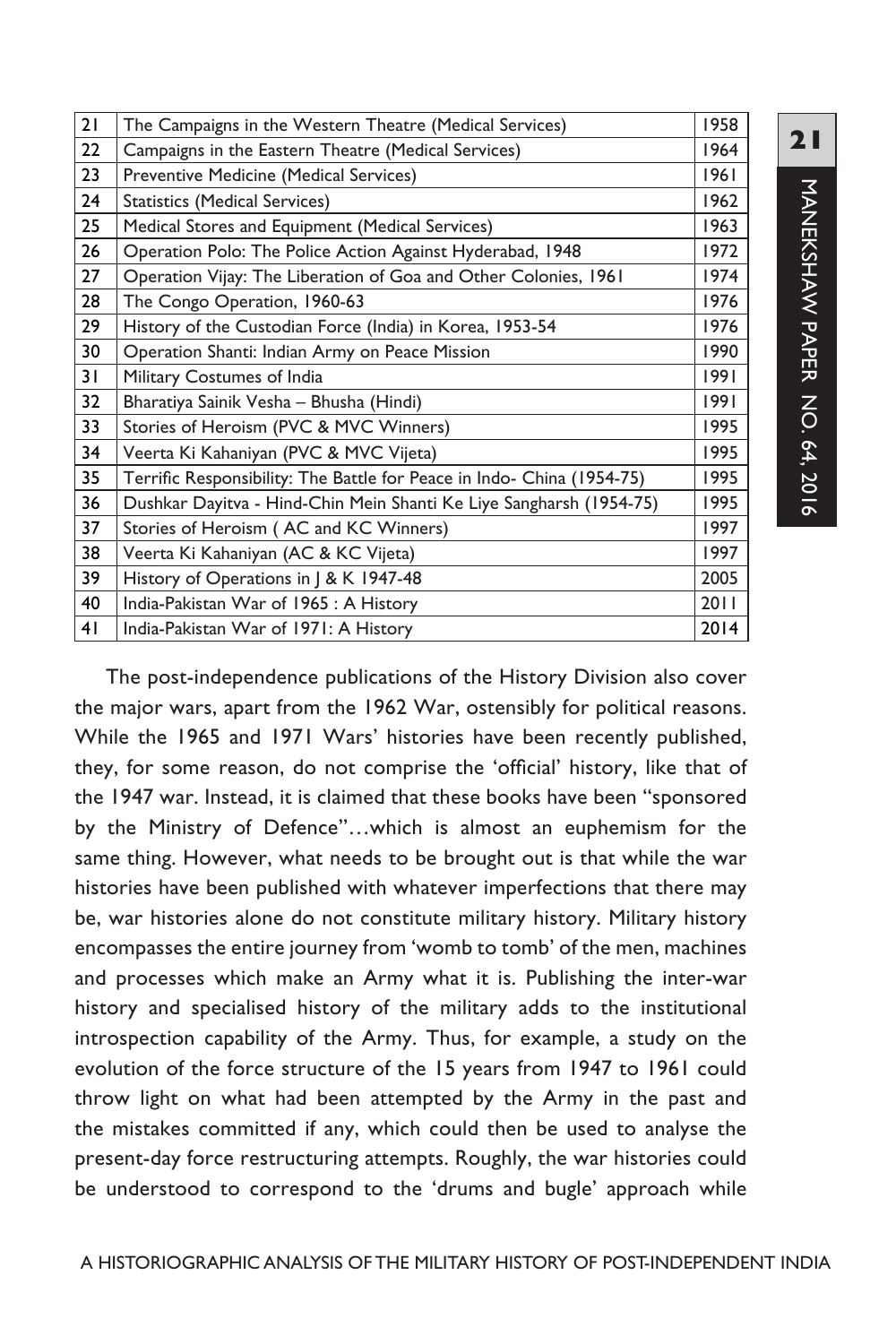the inter-war period accounts would correlate with the 'war and society' approach to military history.

Another significant observation is that none of the major publications of the division have been translated into Hindi or any other regional language, thereby cutting out the huge non-English speaking population of the nation. The four publications that have been translated are all populist in nature i.e. regarding military uniforms; Param Vir Chakra and Maha Vir Chakra awardees; the Indian Peace-Keeping Mission in Korea; and the fourth being a book on Ashoka Chakra and Kirti Chakra awardees. This is an unfortunate mindset and will need to be altered if one is to make the Indian public more aware of issues pertaining to national security.

The notable publications left out by the History Division include the 1962 War, the History of the Indian National Army (INA), the History of the Indian Peacekeeping Force in Sri Lanka and the 1999 Kargil War, that last despite being recommended for publication by the Kargil Review Committee initiated Group of Ministers on National Security in the chapter on "Management of Defence".<sup>28</sup>

In conclusion, the History Division is the hidden gem in the Ministry of Defence. Even within the existing constraints, much can be done at the level of the History Division itself and the Indian Army to study and research on the available declassified documents to produce major historical works. Inertia, myopia and the pressure of operational tasks collude to prevent this from happening.

#### **The Way Forward**

From the previous sections, we can safely conclude that a holistic review of the entire institutional historiographical process within the Indian Army is long overdue. The existing mechanisms of historiography, namely the publication of historical reports, war diaries and Service diaries need to be reviewed. But before that, the overall approach to historiography needs to be laid down in such a manner that it stands the test of time and remains as relevant for the future as it is for the immediate present.

### *A Recommended Philosophy for the Study of Military History*

The study of military history is primarily dependent on the writing of history and, hence, this is where we should commence our recommendations. It stands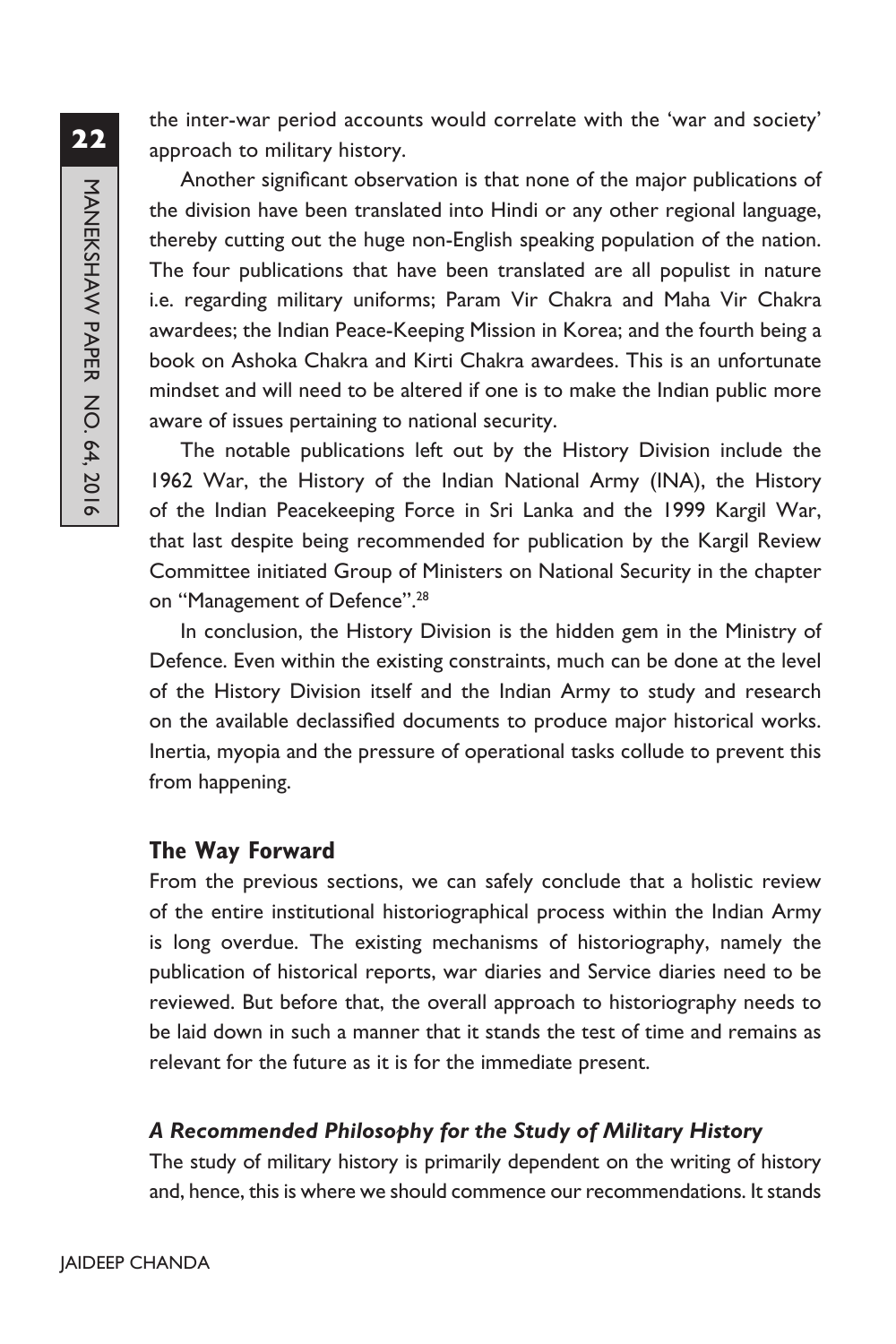to reason that the underlying theme of the recording and study of military history from the Indian Army's perspective is that *the pursuit of military history should be utilitarian*. The utilitarian approach to military history postulates that myth-making and hagiography apart, military history must contribute to the overall institutional introspection process and must, in the end, result in some tangible actionable outcome. It is possible that a historical study or analysis does not result in any action, but this should be the exception and not the rule. This outcome, however, may be in the sense that due to the research, some facts are made available which either highlight a problem or reinforce a positive which would otherwise not have come to light, i.e. provide a better understanding of a situation or a problem. Hence, in the Indian Army, history should not be studied from an exclusively academic standpoint alone—that falls in the domain of the universities and colleges.

# *The Basic Principles for the Recording and Writing of Military History*

The first prerequisite that emerges is that history should be recorded in as objective and true form as possible and from an impartial standpoint. History with an agenda of hagiography or myth-making should be institutionally deplored. Secondly, given the paucity of historical records, there should be greater emphasis on the recording of history in detail, from the maximum number of sources, and in maximum detail. This necessitates that history originate from the lowest levels and be substantiated at all subsequent levels from their respective perspectives. Only then can the recorded history benefit the scholar who can, accordingly, draw the conclusions that can benefit the Army, to complete the cycle. Thirdly, the recorded history must be made available, within the boundaries of confidentiality, to all concerned. What cannot be declassified, must be reviewed for historical content by in-Service historians to serve the same purpose.

Thus, to summarise, the three basic principles for the development of military history are:

- History to be recorded and written in detail from the maximum number of sources. Hence, in the Army, it needs to be recorded and written at all levels, starting from the battalions upwards to the highest headquarters.
- History to be written dispassionately, objectively and honestly, at all levels.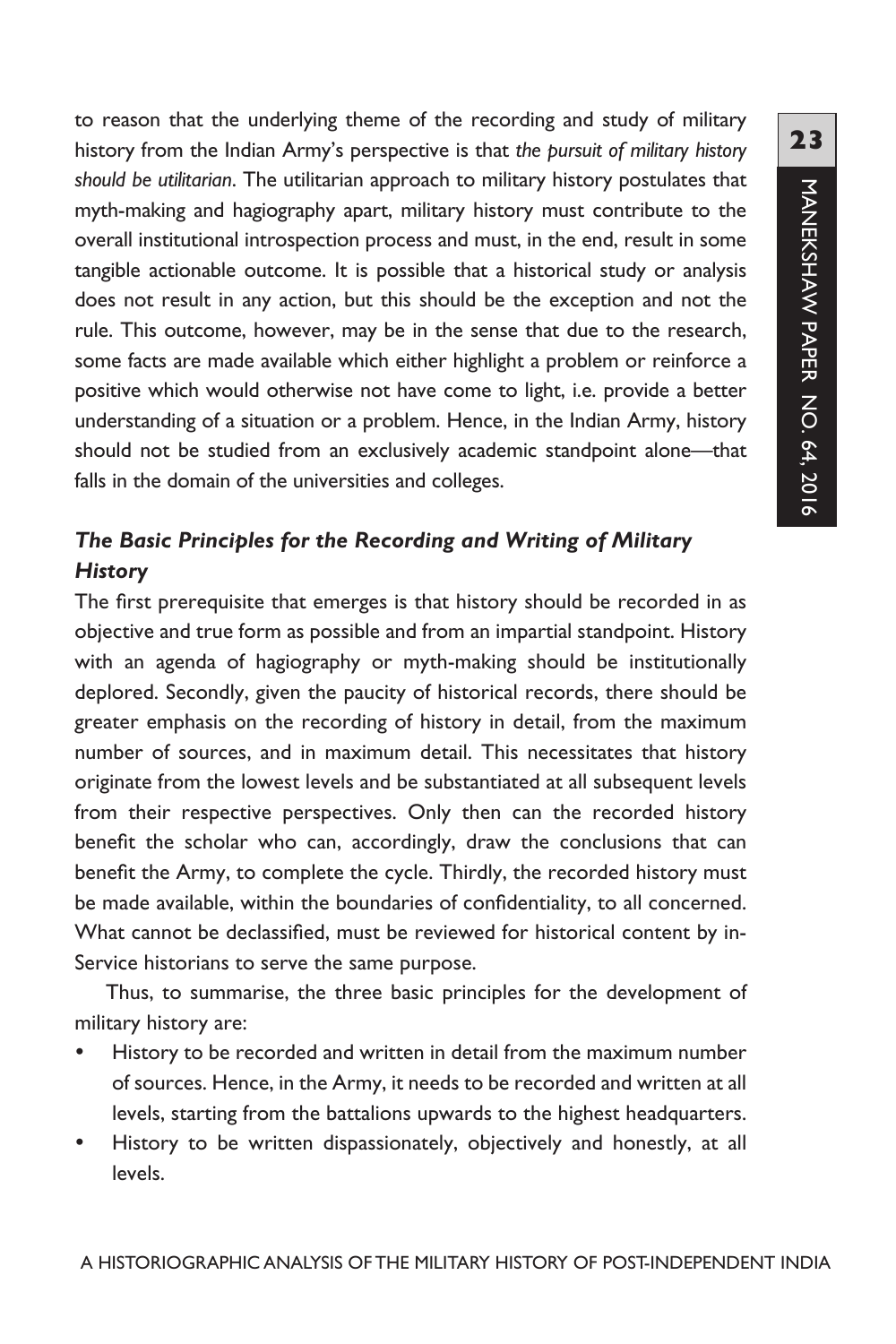**24**MANEKSHAW PAPER NO. 64, 2016 MANEKSHAW PAPER NO. 64, 2016

The historical records to be made available to scholars for research in the fastest timeframe and to the maximum extent possible. Where this is not possible due to reasons of confidentiality, the records must be made available to in-Service historians for analysis.

Recording military history is differentiated from writing military history in that the process of recording essentially involves the preservation of Service documents such as the Army forms, for example, form Nos 3008 and 3009 which record the actual strength of a unit, including all the officers. A battalion generates a plethora of seemingly useless data which is fed upwards to the higher headquarters that are constantly sending reminders to the lower headquarters, asking for the same. This apparently superfluous and repetitive data can actually build a relatively accurate picture of the battalion and its environment to the trained scholar which would help in the writing of history.

As against this, writing of history in the battalion is confined to writing the Service digest or the newsletters and here the impression of the person writing varies with the interest taken, the Service level and the flair for the language. This generally tends to be more hagiographic and contributes to myth-making. In fact, the written history may often conflict with the recorded history, as interpreted from the Service documents. Hence, in a sense, the recorded history serves as a check and balance against the written history.

The present institutional provision for historical records in the Indian Army primarily is the History Division of the Ministry of Defence for receiving historical reports generated by the units and formations and for archival storage of the same. In addition, Line Directorates such as Directorate Generals of Infantry and Artillery, etc. are also free to send, and sometimes do send, their publications to the Ministry of Defence for archival recording. The Publications Division of the Government of India also sends new publications to the History Division. Another major source of input for the History Division is the Military Secretary's Branch which sends copies of unit citations awarded and the Adjutant General's Branch which sends the Gazette Notifications.

The recommendations are structured at two levels. Those that can be implemented at the level of the Army itself and those that need the concurrence of the Ministry of Defence and, hence, enter a completely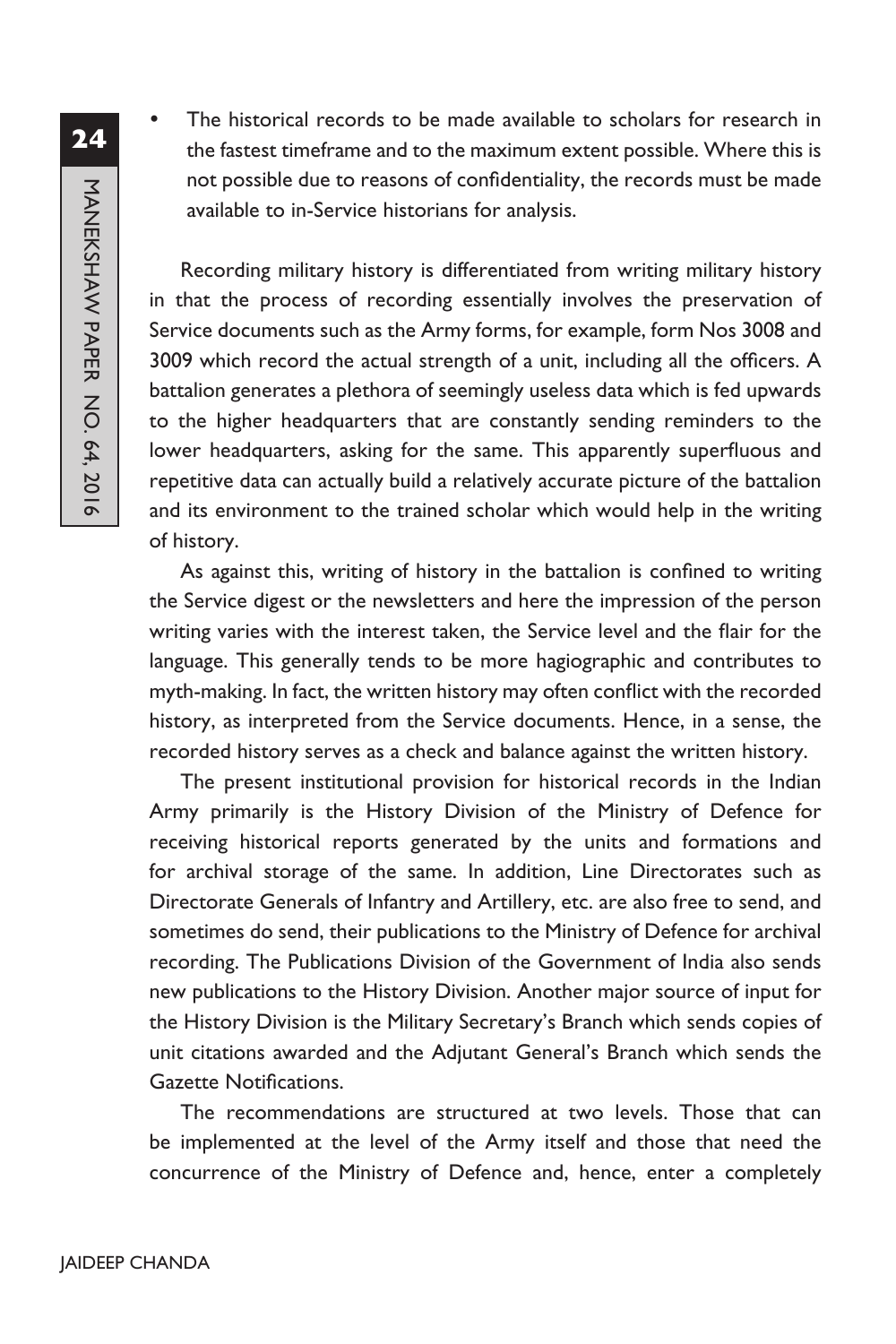different labyrinth of bureaucratic approvals. That such a classification based on implementability is preferred, speaks volumes for the faith that the Indian Army has in the Ministry of Defence, however, this also roughly corresponds to the timelines, the Army level recommendations being the short to midterm recommendations while the ministry level recommendations are the long-term ones.

#### *Army Level Recommendations (Short to Medium-Term)*

Officers of the Army need to be trained to understand the need to record history and the process of recording history. Some of the measures for the same are listed below.

- **Pre-Commission Level:** Introduction of courses in military history at the pre-commission training level at the Indian Military Academy. Presently, only the post-independence wars of India and a study of the principles of war are taught at the academy. What needs to be included is the requirement to study military history and the basic methods of recording history at the unit level. It has to be stressed that this has to be done factually, sans glorification, and with objectivity, to the extent possible.
- **Post-Commission Level:** Post-commission training on military history should now continue with short capsules on writing of military history during the Young Officers (YOs) Course. These should include an exercise wherein the YOs are given a situation based on brief Situation Reports (SITREPs), battle casualty reports and other reports generated during operations — and then asked to write the relevant digest of Service for the concerned operation. These then need to be checked for form, accuracy and objectivity. This exercise will hopefully drive home the requirement to record history meticulously. It needs to be understood that at the battalion level, it will be YOs such as these who will be putting pen to paper to record history. The YOs Course runs for over six months and a two to three-day capsule for training in military history will be well worth the effort.
- Mid-Level Training: The YO returns to institutionalised training at the level of the Junior Command (JC) Course. This is at a gap of about five to six years of service after the YOs Course. By now, he has also done a few Service specific courses and matured, and this is another good time to reinforce the culture and sense of military history that he hopefully would have gained from the YOs Course. Hence, at the JC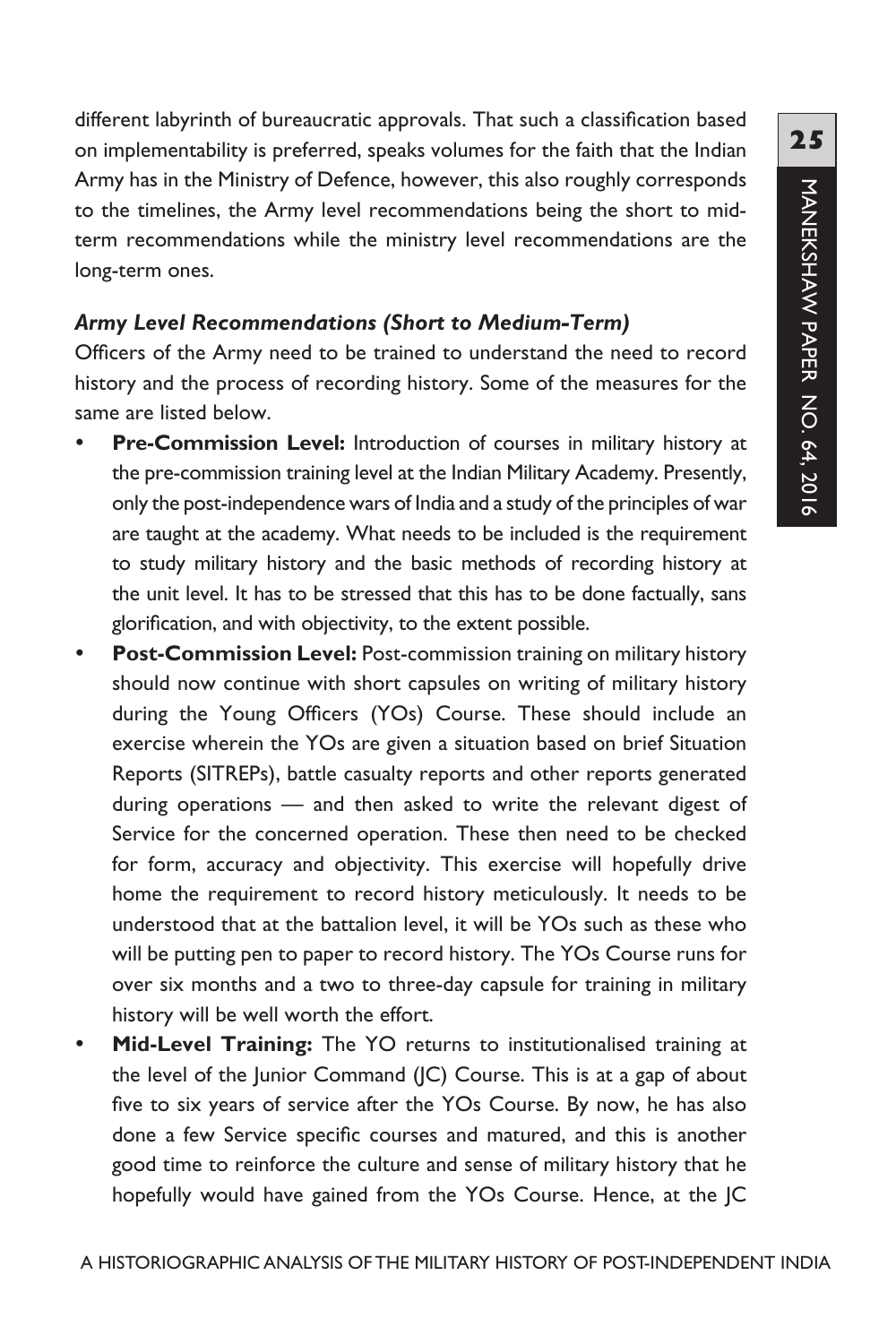level, the requirement of a capsule to hone the military history recording and writing skills of the officer stands to reason and would pay dividends to the unit and the Army as a whole.

- **Staff Officer Level Training:** The next mandatory course that the officer does is the year-long Defence Services Staff Course which is based on a very competitive written examination. A week-long capsule on writing of military history will go a long way in sensitising these staff officers in the making in the recording of history at the formation levels. These officers are the backbone of the formations and the actual working hands and would be the officers actually recording and writing history at their respective formations.
- **Command Level Training:** The final course which an officer undergoes before he assumes command of a unit is the Senior Command (SC) Course. This is at approximately 14 to 15 years' service and the course content primarily revolves around the issues relating to command of a unit. This is the last stage at which officers can be sensitised to a culture of military history and trained in recording military history. These future Commanding Officers are the last rung in the forward most echelon of warfare and their interest in recording and writing history will actually translate into history being recorded and written by the subordinate officers. If the Commanding Officers and the subordinate officers are trained or sensitised to the need and art of recording and writing history, the overall quality of military historical records will be much better than what it is today.
- Specialised Training: Instituting an Army Historians Short Course for officers of the Army as well for those civilians pursuing military history courses is a concept that needs to be examined and implemented. This two or three month long course is recommended to be run at either the Centre for Armed Forces Historical Research under the United Services Institution or by the History Division under the Ministry of Defence. At least one officer per formation needs to be qualified in it for best results. The primary focus of this course would be an understanding of the military historical concepts and it would also comprise an actual project study wherein actual source documents pertaining to a particular unit would be made available to the student who would then analyse and write the historical aspect of these.
- **History Training for Junior Commissioned Officers and Other Ranks:** Introduction of basic military history concepts at the recruit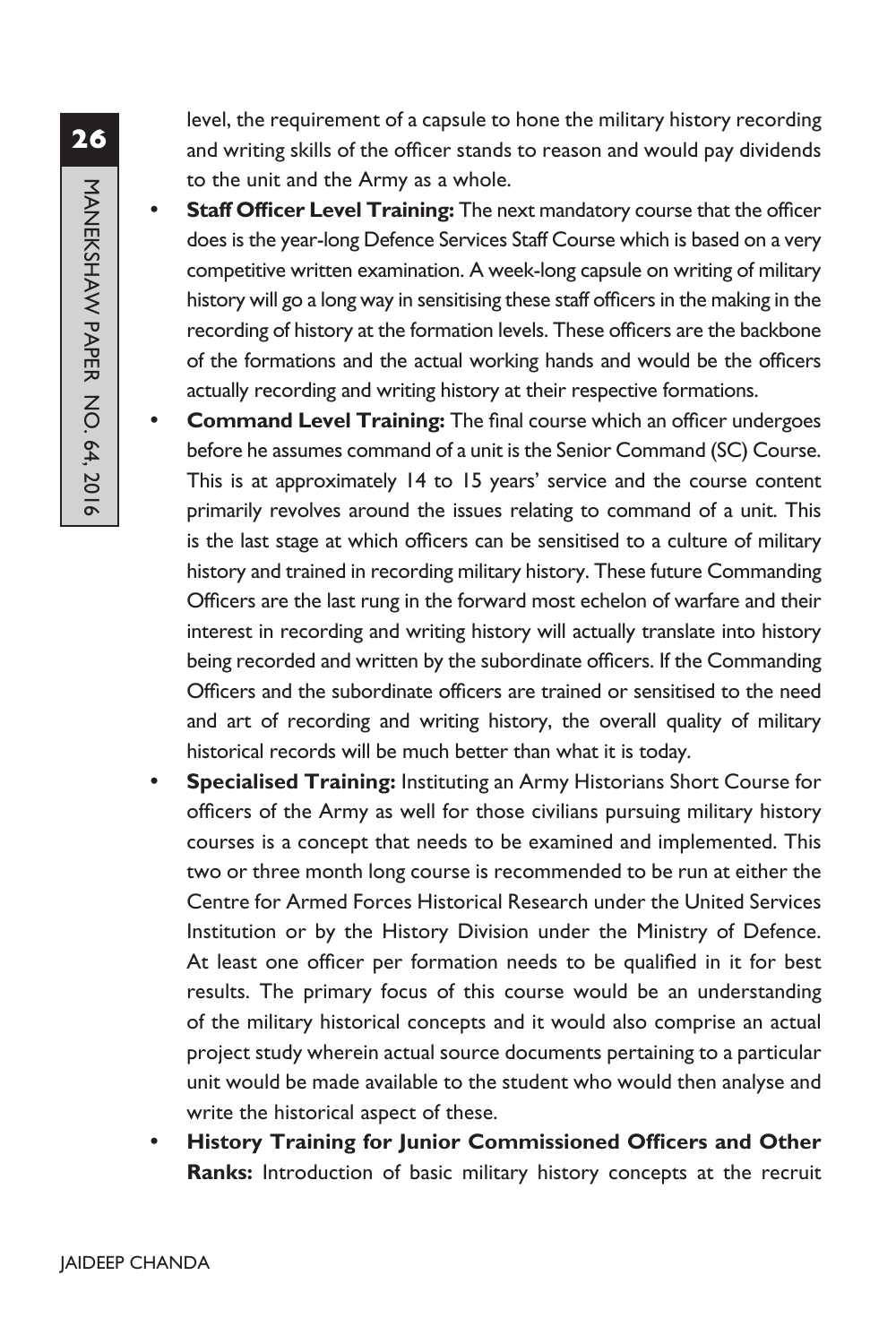training level is also desirable to add depth to the culture of military history in the Army. At this level, it may be confined to the basic study of selected pre-independence and all post-independence battles of the Indian Army and not just those which formed part of that particular regiment. At the Non-Commissioned Officer (NCO) level, the individual undergoes major training in the form of the Junior Leaders Course. Continuing focus on basic military history at all levels will ensure that the focus does not remain officer-centric.

- Research Fellowships and Internships: There is adequate scope for research fellowships and internships to be awarded to desiring officers for military history. The History Division of the Ministry of Defence is an ideal place for officers of the seniority of Majors and Lieutenant Colonels for doing short-term internships on military historical projects. Similarly, instead of study leave, research fellowships can be awarded to officers of the rank of Colonel and above to research on military history. Since these are all serving officers, there would be no embargo on them having access to classified documents. Also the research material generated by them would be available to the Army alone so at least some institutional introspection based on historical records could be undertaken, which would ordinarily not have been possible.
- y **Training in Record-Keeping, Maintenance and Preservation:** The National Archives of India conducts courses in record preservation, keeping and cataloguing as well as maintenance. Every major unit which generates records needs to have trained manpower to catalogue, maintain and preserve these records. This training could be outsourced to the National Archives and vacancies could be allotted to each unit so that the pool of trained record-keepers increases and, hence, the survivability of and accessibility to the records being generated also increases.

Army Order (AO) 7 of 1983 pertains to the generation of historical reports. The opening sentence of AO 7/83 states, "*Historical reports were*  introduced with the primary aim of providing a record of motivities<sup>29</sup> (sic) of *formations and units."* The AO lists eight subjects on which material is to be included in the report. These are location of the unit; change in organisation; postings and transfers of officers; exercises carried out; nature of training carried out and lessons learnt; administrative problems and how these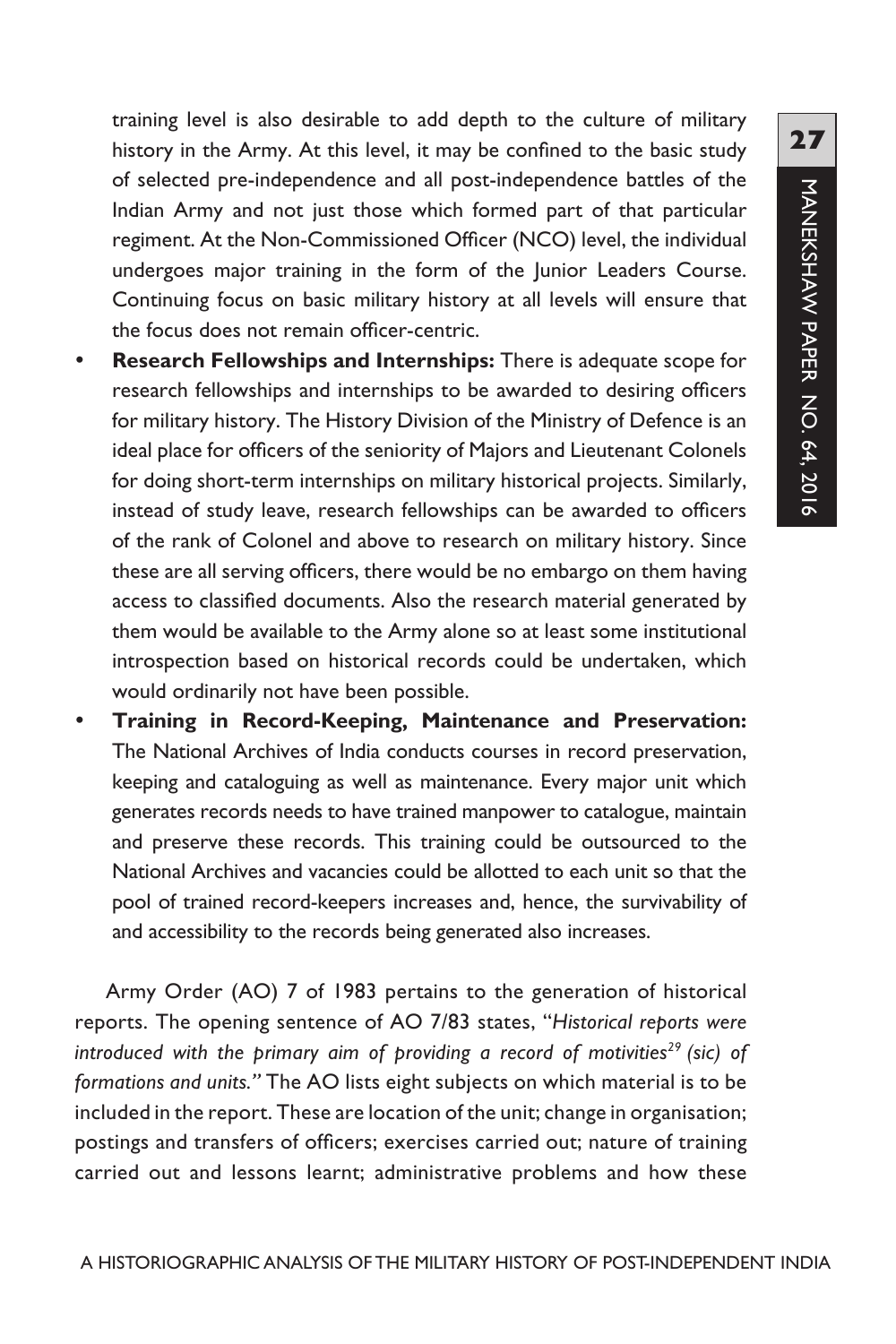were solved; morale of personnel and matters affecting it; and, lastly, weapons and new equipment, with some details of their performance in the case of new items. It also states that, if required, appropriate security classification may be given but generally SECRET/TOP SECRET material should be avoided. The report is to be submitted by January 07 annually for units and July 07 annually for Formation Headquarters. AO 8/83 is significantly more elaborate keeping in view that this concerns the war diaries. The lacunae in these Army Orders have already been brought out earlier. Listed below are the recommendations for improving the implementation.

- Revision of Army Orders: Both the Army Orders need revision to include the recording of more relevant data in an easier and simpler format, using modern technology. Currently, soft copies of the historical reports or war diaries are not provisioned in the AOs, hence, reproducing the same will involve redigitising of already digitised records.
- **Implementation of Army Orders:** Presently, there is no mechanism to check the implementation of Army Orders. A brief interaction with the History Division shows that many units do not send historical reports or war diaries at all. Some who do, do a farcical job of the same, and some simply send "nil reports". Some send only updated nominal rolls of officers and Junior Commissioned Officers (JCOs). There is no accountability for the units or formations to conform to the orders. Hence, it is recommended that the confirmation regarding sending of war diaries and historical reports be linked to the annual administrative inspections and included in the *Administrative Inspection Manual* and in any other form as deemed fit by the Formation Commanders to ensure that units do not gloss over the same.

### *Ministry Level Recommendations (Medium to Long-Term)*

These recommendations perforce would need ministerial oversight and, hence, it is assumed that given the long time required for decision-making, they would rightly come under the medium to long-term heads.

Implementation of the Public Records Act to enable declassification of records is probably one of the biggest impediments to the study of military history in the nation and affects the Army as well as the civilian academic population. The legislation for the declassification already exists but the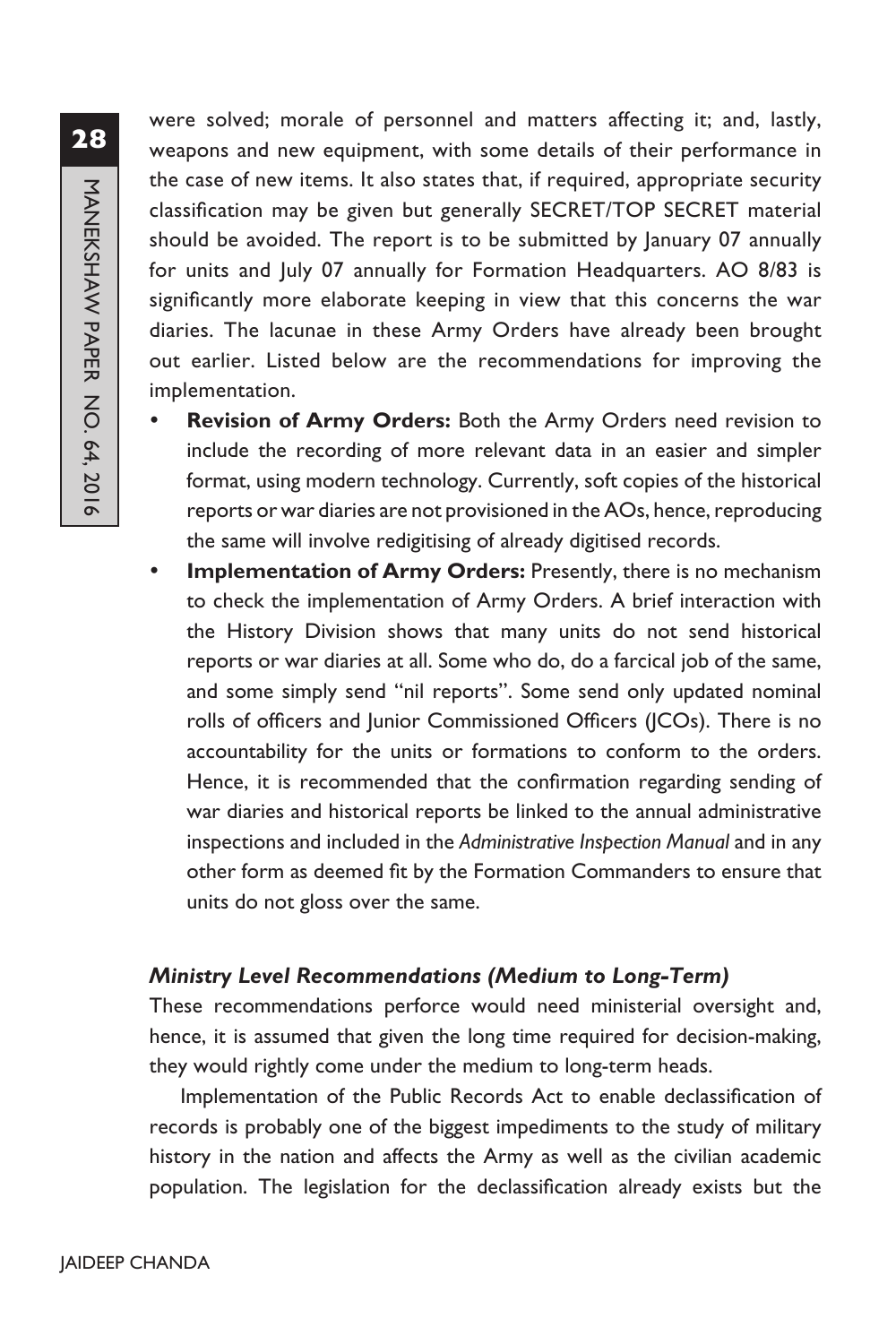implementation mechanism is non-existent. Existing records beyond the last 30 years must be declassified and made available to the public automatically. The records need to be digitised and uploaded to a site so that there is no need to visit the History Division or National Archives to access the records.

An Army of the size of the Indian Army and having a history dating back centuries merits the establishment of a full-fledged Directorate of Military History. Presently, adequate material by way of war diaries, historical reports and other material of archival value is available in the History Division and in the museums of the regimental centres. However, barring an odd research scholar from a university pursuing the academic part of research on a military topic, and one or two officers trying to write a formation history or coffee table book, most of this material lies unused and untouched. A lot of material, therefore, is available for research, however, no procedure is available to civilian scholars and researchers to access it nor does the Army have the inhouse manpower or expertise to exploit it. A Directorate of Military History would provide the organisational backbone to be able to steer the pursuit of institutional introspection through the study of military history of the Indian Army, using the available primary sources in the History Division.

This Directorate of Military History should be established under the Adjutant General's Branch or under the Army Training Command (ARTRAC) under a two-star General from the general service. The staffing of the directorate should be a mix of personnel and officers from all Arms and Services and should also include a percentage of civilians qualified in military studies. Inclusion of civilians in the organisation is a must for getting unbiased and objective opinions from a neutral standpoint. It is essential to institutionalise objectivity into the directorate for best institutional introspection. In addition, a panel of eminent civilian military historians should be available to the Director General to advise and assist him on retaining the quality of the outputs of the directorate. Without these civilian pillars, there is a major risk of the organisation degenerating into an official hagiographic machine. There are several ways in which the directorate could be organised; chronologically (decade or two decades-wise), geographically (Theatre Command-wise) or even Arm and Service-wise (with an officer looking at combat arms and another looking at combat support arms, and so on). Which organisation to use is not the subject of this paper and, hence, is not being covered. Suffice to say that there must be at least one officer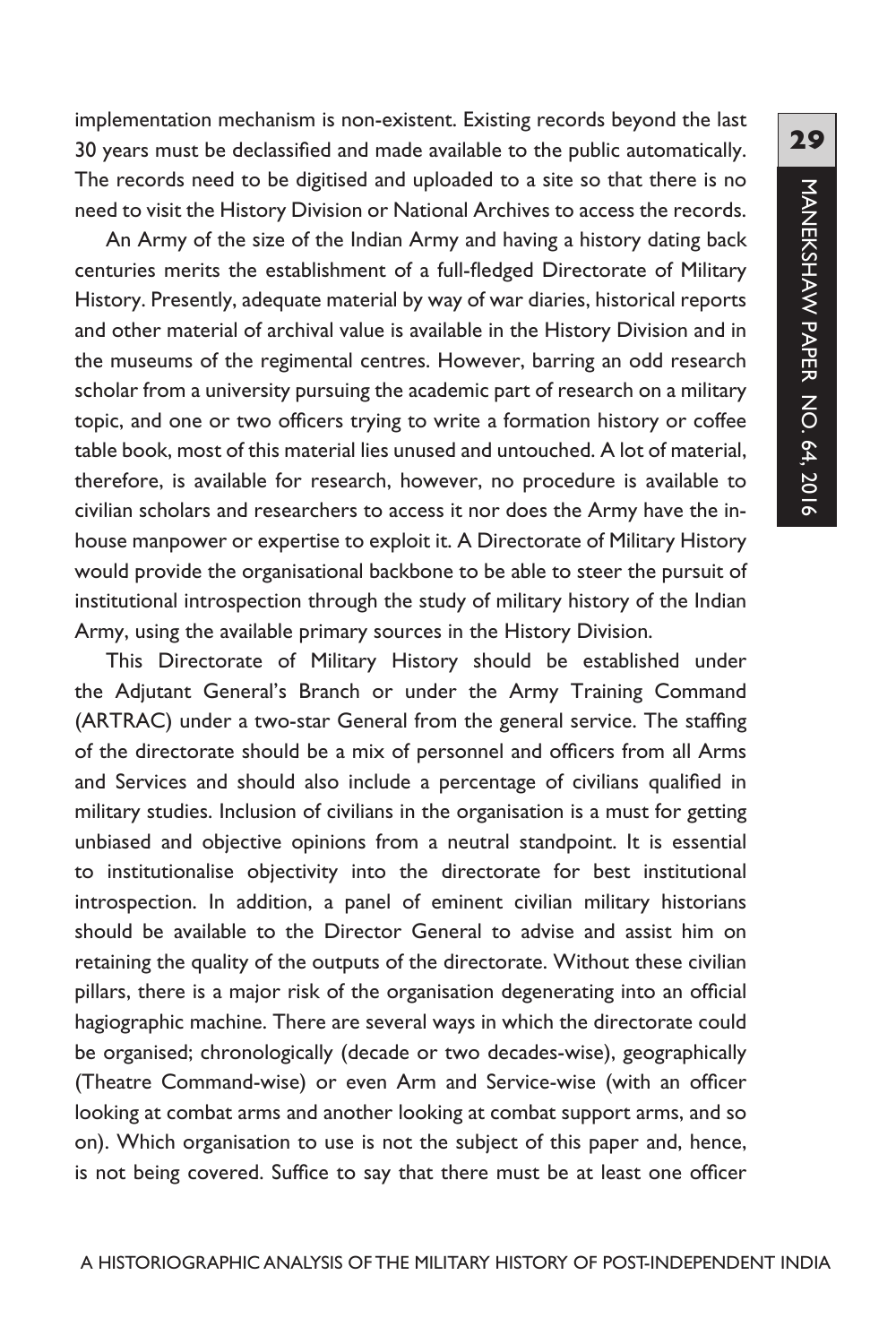per command at the directorate level and some more officers to handle the central agencies like the History Division and the National Archives.

Concurrent with the directorate at the highest level, a corresponding Colonel General Staff (Military History) appointment, with the necessary staff and funds also needs to be created at the command level to push the same agenda through with the Army Commander. He would ensure implementation of the archival policies, and that the historical records are being generated by the subordinate formations as per the Army Orders. He would also be responsible for generating documents related to micro-history and for organising the recording of oral history with respect to his command. A similar organisation would also be required at the Corps Headquarters level with similar tasking. At the Divisional Headquarters level, one of the staff officers would have to be entrusted to ensure similar compliance. The overall burden of officers only of the commands and the Corps Headquarters would amount to over 20 officers and, hence, due to shortage of officers, this function may be clubbed with officers holding other appointments or some appointments could be tenanted by qualified civilian officers.

The function of the directorate would be to ensure that the three basic principles for the development of military history, as enumerated earlier in this paper, are implemented. To this effect, the directorate would ensure that the entire available military historical records pertaining to the Indian Army located anywhere in the world (including at the National Archives of the United Kingdom at Kew which holds a huge amount of material pertaining to the Indian Army) are formally accessed and a record of the same maintained. Thereafter, researchers, both military and otherwise, could be assigned time periods to carry out the literature survey and, finally, topics allocated for the formal research.

What emerges very clearly from the above is that neither the military, nor the nation has the qualified personnel to handle the vast amount of data available for study. Hence, there is a need for capacity building by setting up an academy for the study of military history. The common refrain now would be to affiliate it with the impending Indian National Defence University (INDU). However, another option would be to establish it under the aegis of the Army Welfare Educational Society (AWES). This academy, on the lines of the Army Institute of Technology, would in a sense be the feeder organisation sending qualified personnel for employment with the think-tanks, the government bodies and, of course, the Army. Though the effect of this organisation will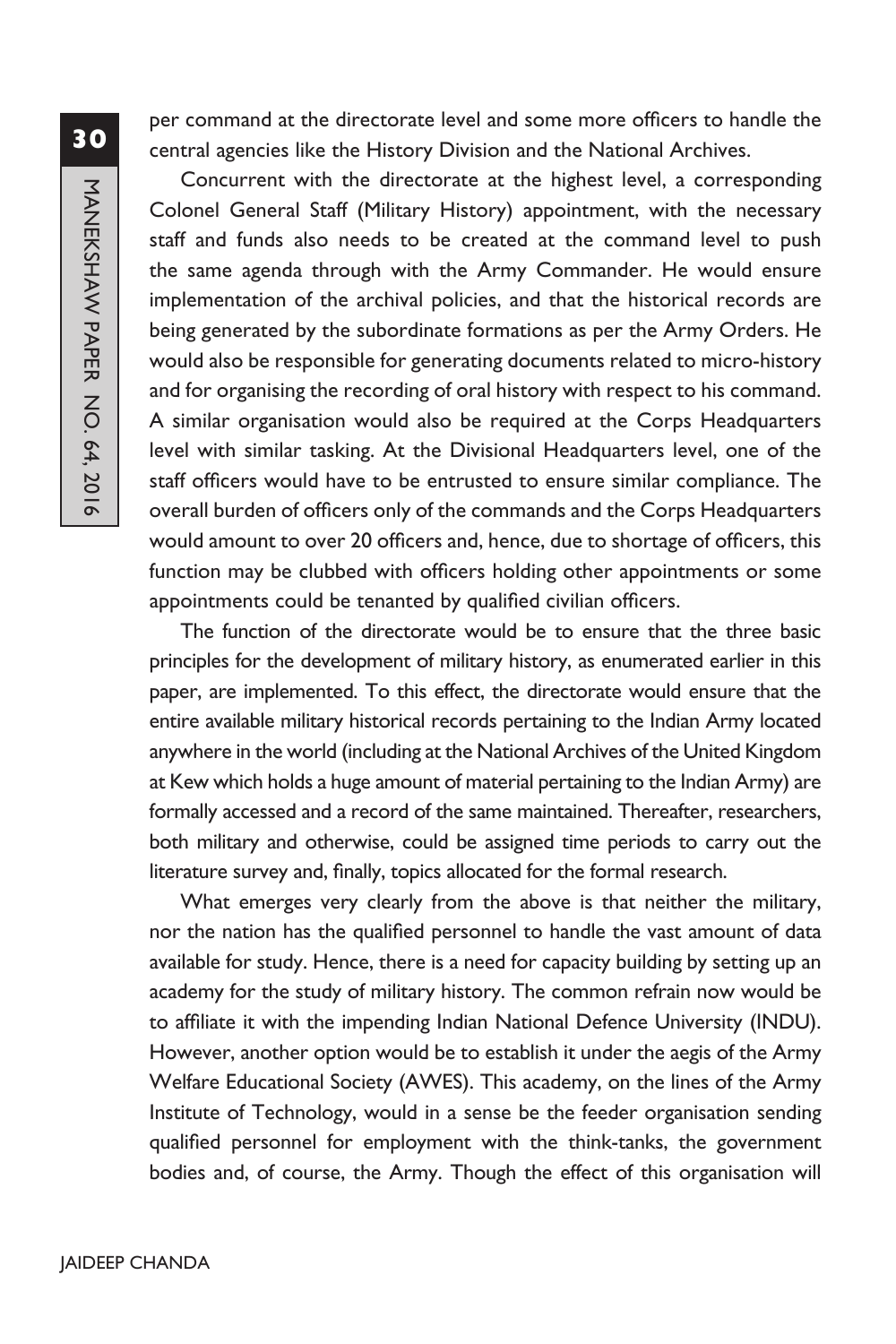take over a decade, it would be the first mover and the front-runner in turning the tide against this national apathy towards military history. It could also incorporate congruent subjects such international relations.

The popularity of study leave should be exploited and the focus shifted to Research Fellowships on military topics instead of leave for routine subjects like Masters in Business Administration which will have no applicability either for the officer or for the organisation. The directorate would also have to conduct possibly an aptitude test and a short course for researchers since not everyone has the aptitude or interest in research. Further, accountability has to be sought from the researchers to ensure that the effort does not degenerate into another futile exercise with the officers treating it like a twoyear-long leave, instead of the serious effort that it is meant to be.

Another good source of research personnel could be the officers' wives, most of them being well educated ladies. Those qualified in military history could be formally employed on an ad hoc basis after due selection and could thereafter be employed on the lines as done in Army schools.

The utility of combat historians i.e., Service officers and even civilians duly trained in historical analysis and recording, to be deployed with formations in the field for the purpose of writing oral history recorded from the participants, and recording of events, including achievements and failures, would go a long way in improving the standard of historiography in the Indian Army. The Indian Army must nurture the concept of using combat historians for historical records. The United States Army follows this concept and, hence, the superior quality of recording and analysis of their history.

The History Division can best be described as an uncut, unpolished and hidden gem in the historical apparatus of the nation. The division, with its '*lakhs of records*', has a wealth of information waiting to be mined by scholars and researchers for the information that these contain. It is from the History Division that the true renaissance of military history in India can take place. However, for that, the History Division will have to be taken seriously by both the Ministry of Defence and the Indian Army. The following actions are recommended to take this institution to its logical conclusion:

Audit of Records: A comprehensive audit of the records held by the History Division needs to be carried out by a Board of Officers comprising officers from both the Ministry of Defence and the Army. The purpose of the audit would be to: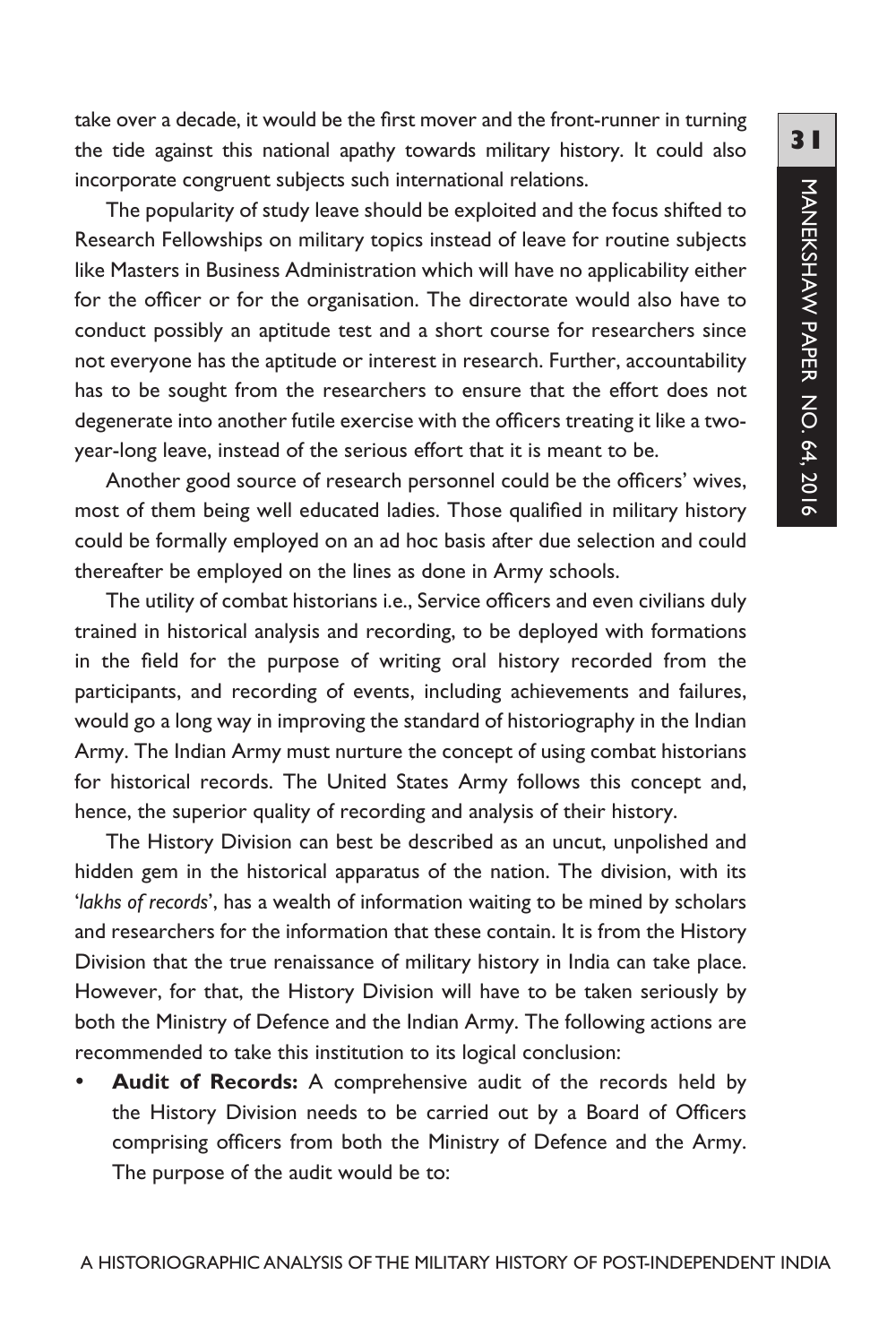- (a) Quantify the records held by the division and classify them.
- (b) Identify the gaps in the records being submitted by the units and formations and inform the concerned authorities to get the units to submit the missing records.
- (c) Assess the infrastructure required for the future when the submission of actual historical records starts to increase.
- (d) Classify the records into the concerned time periods or regions for ease of analysis.
- Integrating the Services into the History Division: The Army needs to plug into the History Division for the best quality of institutional introspection. This involves posting of Service officers to the division with a charter to systematically analyse the available records and also to communicate with the units and formations to seek missing records to fill the gaps. Modalities for functioning will have to be worked out separately and are not being covered in this paper, being a topic unto itself. It is understood that the issue of integrating the armed forces into the Ministry of Defence is a sensitive one and possibly the best place to commence this fragile exercise would be the relatively innocuous History Division.
- **Enhanced Staffing:** There will be a major requirement of a large number of trained and qualified research scholars who will be required to pour over the thousands of files, and compile and write history. Their work will need to be guided by a fully qualified military historian. The output of this team will then be required to be assessed for introspectional value and sent to the concerned directorate in the Army which can make use of this. Hence, all these research scholars and the military historian will have to be employed by the Ministry of Defence either permanently or on a contractual basis. Even the Indian Army can consider hiring them or even appointing them via the Territorial Army route. These research scholars will be backbone of this newly energised History Division and will do the painstaking task of scouring the archives and extracting history from them.
- **Digitisation:** While digitisation has already commenced, it will take a few years for completion. However, the digitised data which has already been declassified is recommended to be uploaded onto the world wide web for instant access to the research community at large. This could be done either free of cost or even on a chargeable basis.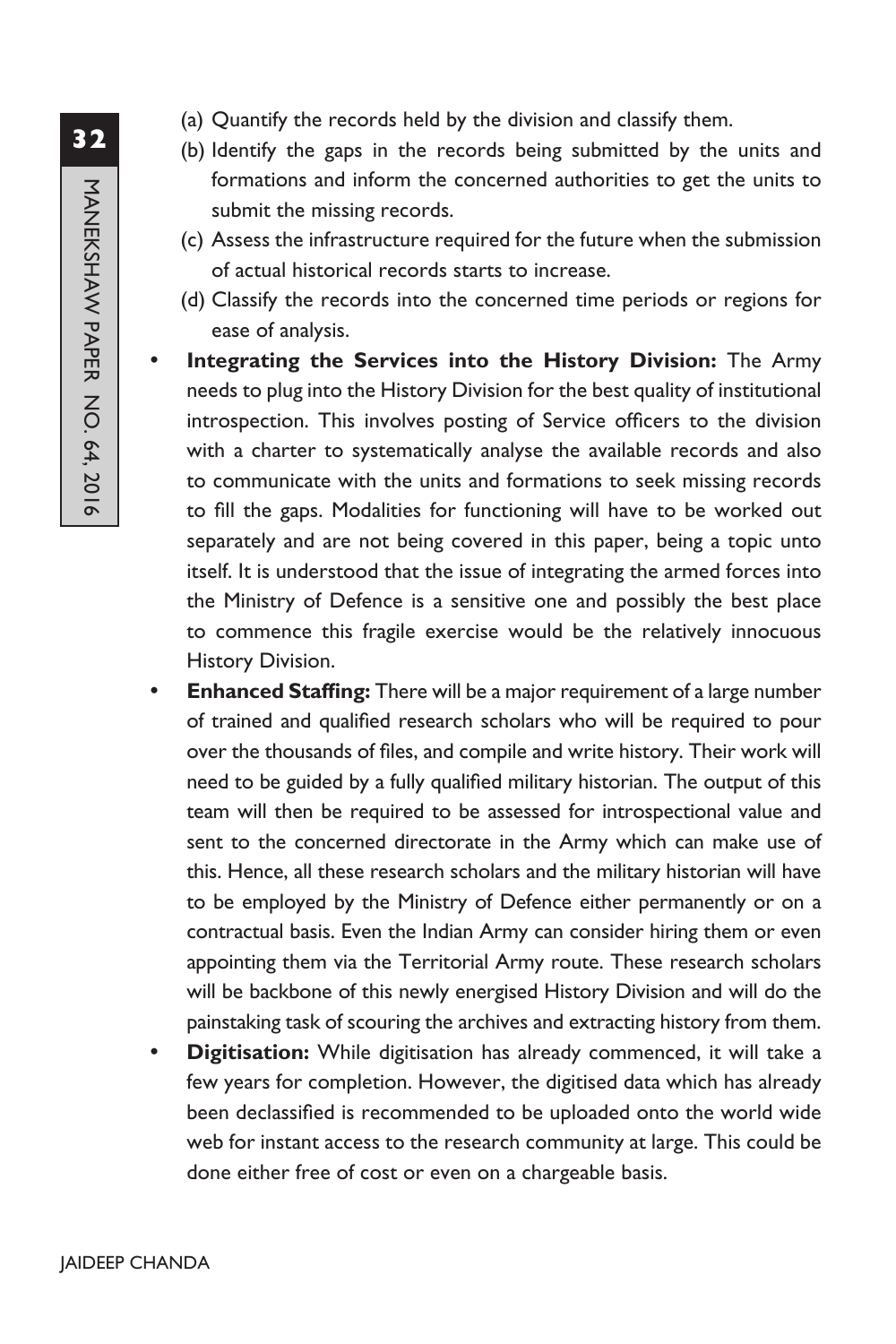- Linking with the Indian National Defence University (INDU):<sup>29</sup> The INDU is expected to be the panacea of all ills in strategic thinking. However, without any ostensible institute for the study of military history within the present organisation as has been declassified till now, the institute will be lacking in depth. It is proposed that the History Division be linked to a dedicated institute in the INDU so that the expertise, intellectual environment and interest of the staff and students of the INDU can be harnessed to generate the desired level of study of history.
- Consolidating the Archives Moving Away from the National **Archives:** Presently, the National Archives holds a large amount of records and the balance is held with the History Division. There is lack of clarity with regard to what is held with the National Archives and on what basis the splitting has been done between the two institutions. Ostensibly, the History Division ran out of storage space and, hence, had to offload a large amount of records to the National Archives. There is a requirement to consolidate the holding of archives related to the armed forces and Ministry of Defence at one location for better research and analysis.
- **Infrastructure:** There is a need to establish proper scientific archives for the storage of the records on the lines of modern archives. Ideally, a separate building for the History Division should be established to ensure the records are maintained for perpetuity.
- **Upgradation of the History Division:** The History Division needs to be upgraded from a simple division to the status of full-fledged archives of the Ministry of Defence with dedicated funding to do justice to the records that will be generated in the future by the world's third largest Army, the Indian Army.
- **Establishment of a Collaborative Arrangement with National Archives of the United Kingdom (Kew):** A large amount of records pertaining to the Indian armed forces are archived at the National Archives, Kew, United Kingdom. An institutional effort needs to be launched to get copies of these records back to India for the Indian researchers. Further, the record-keeping system of the National Archives at Kew is legendary for its efficiency and meticulousness. This resource should also be utilised to modernise our own record-keeping systems, and exchange programmes of the staff at both these organisations need to be explored.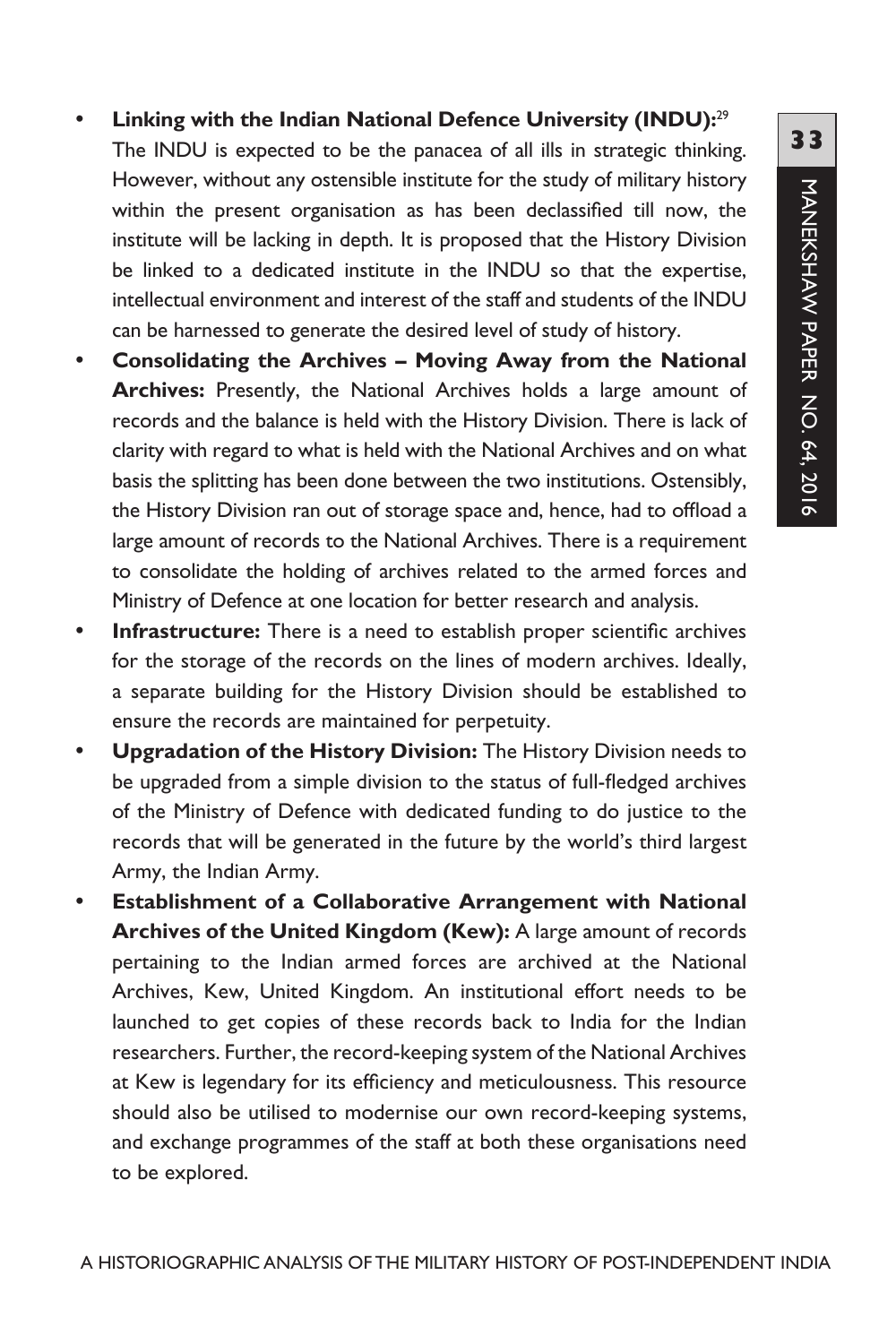- **Resumption of the Research Fellowship Programme of the History Division:** The Annual Reports of the Ministry of Defence have brought out that till date, only 17 scholars have availed of the Research Fellowship Programme. It is imperative to resume this research mechanism to ensure that the records are researched for historical value to whatever extent possible.
- Researching Beyond the Wars: Presently, most of the publications of the History Division cover the major wars and Arm or Service specific histories. The generic history of the Army with reference to development of policies and force structures also needs to be recorded and published. The History Division must move beyond the wars and publish periodic reviews of the Army i.e. the inter-war periods as well. Thus, while recording the 'drums and bugle' aspect of military history is important, the 'war and society' approach to military history should also be given its due share, if not more.
- **Taking Military History to the Public:** Only four of the 41 publications of the History Division of the Ministry of Defence are available in Hindi, and none in any other regional language. This smacks of an elitist mindset and deprives a major portion of the Indian public from participating in the national security debate and reading and learning about our wars. This needs to be corrected forthwith.

A **peer-reviewed Journal of Indian Military History needs to be founded** to provide a platform to the Service military history scholar as well as to the civilian military history scholar. This journal would, therefore, be the major platform for showcasing good quality articles on the Indian military history, researched based on primary sources straight from the archives of the History Division itself. Institutionalising this journal would make it binding on both the History Division and the Army to push adequate researchers into the archives of the division to produce quality papers on the military history of the Indian Army.

A *Gazette of India* order published by the Ministry of Home Affairs on March 31, 2008,<sup>30</sup> bans publication of books and articles by officials of intelligence and security agencies based on their in-Service experiences with the penalty of forfeiture of pensions. This is a knee-jerk and shortsighted response of the establishment to gag whistle-blower type books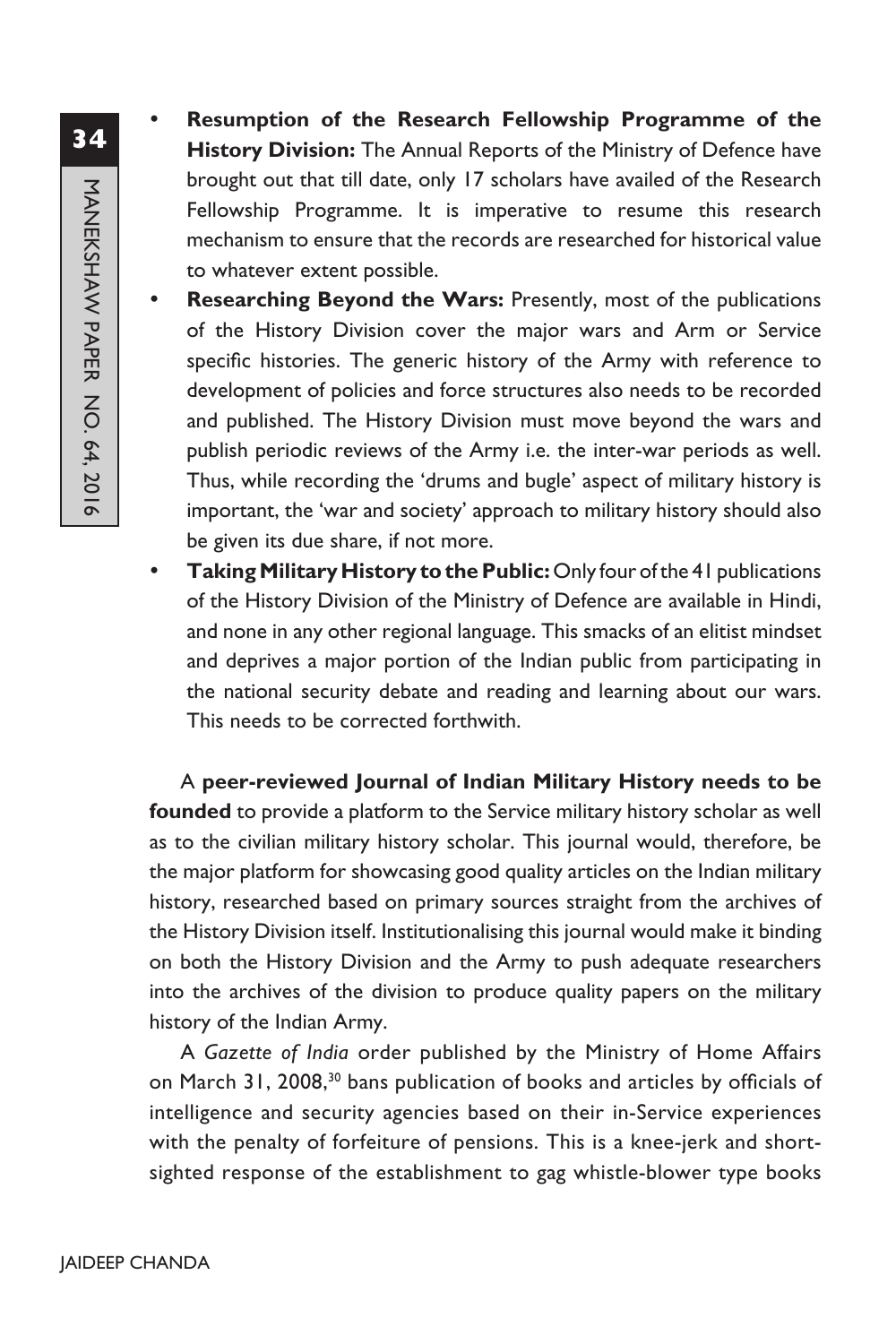by officers. As of now, this is not applicable to the officers of the defence forces, however, the Ministry of Home Affairs has apparently asked the Ministry of Defence to publish a similar order for the armed forces. The implication of this order in the context of military history is that it will prevent the publication of books by retired Army officers which is currently the most important source of generating military history literature. Without going into the debate on freedom of speech, such an order will be the final nail in the coffin of military history in the Indian Army, and must be resisted firmly.

# **Conclusion**

Proactive and deeply introspective measures are a must to generate intellectual capability in the officers of the Indian Army. The study of military history beyond the obvious requirements of passing examinations, must be encouraged and made mandatory to be able to groom a crop of officers with the depth and understanding of military matters from the strategic perspective.

Implementation of the recommendations made above will cost the exchequer to some extent. However, this has to be seen as an investment in the intellectual capital of the officers of the Indian Army. While there is no dearth of outstanding officers in the Army, there seems to be a serious shortage of officers who understand the role of the Army through the prism of national security. Thus, for the overall holistic development of the Army, there is a real requirement of raising the intellectual threshold of the officer cadre in the Army. The study of military history beyond the need for passing examinations is an essential step towards this goal.

There is an acute shortage of civilian military analysts who are essential to bring objectivity and the civilian perspective to military matters which can only serve to enrich the quality of decision-making and introspection in the armed forces.

Given the state of civil-military relations, it is understandable that the ministry level recommendations can take time. However, the Army level recommendations need to be pushed through immediately since the bulk of the change will have to be brought about by the Army itself.

Most mature and developed Armies have dedicated strategic think-tanks which are backed by well-established military history departments, both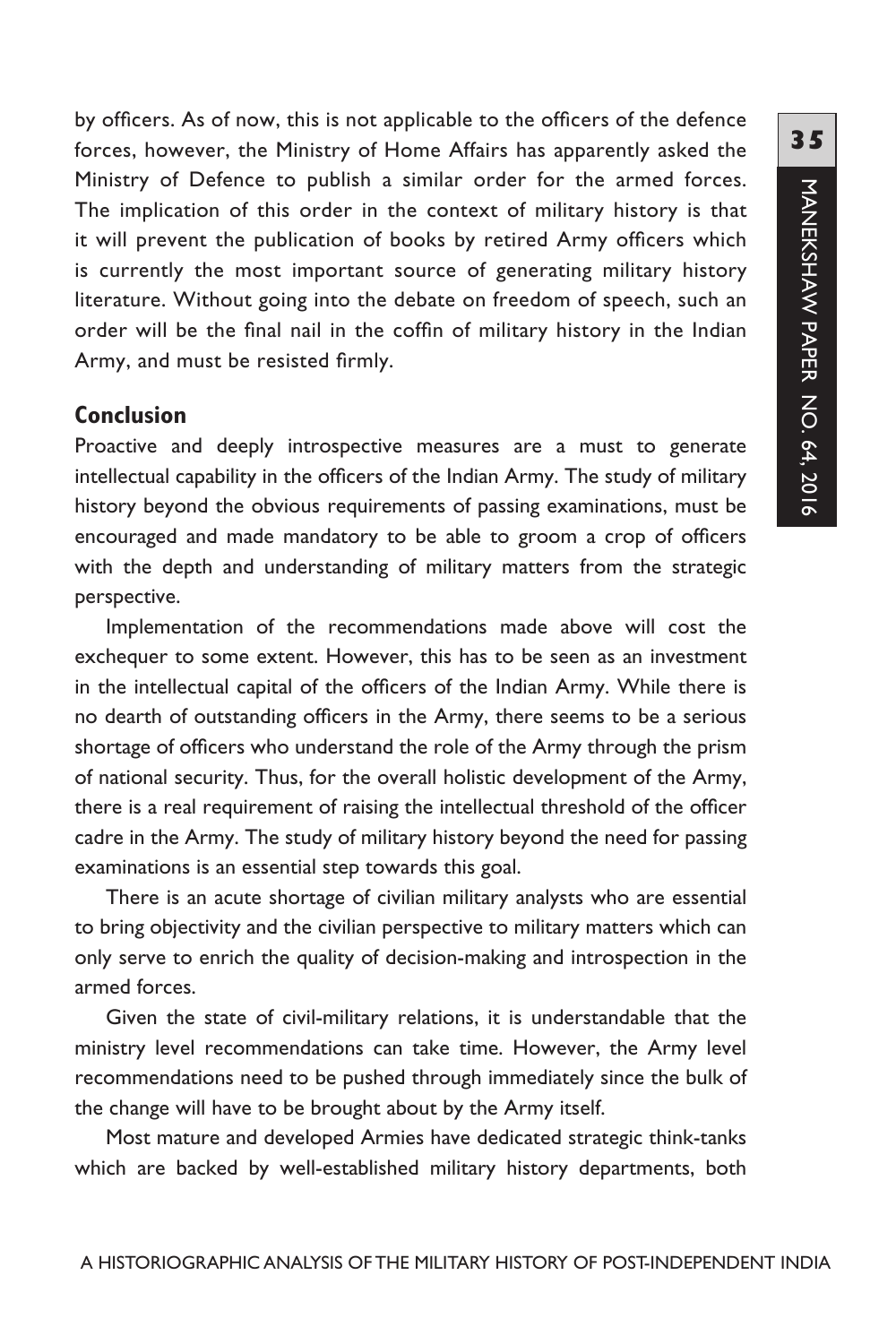within the armed forces and in the civilian domain. However, the one thing that emerges clearly from the American misadventure in Iraq is that no matter how much intellectual capacity a nation has, the propensity to make major strategic errors such as the one the US committed in Iraq, remains.

Thus, while the requirement for India to develop the study of military history for the larger aim of intellectually equipping its Army officers is paramount, it must also attempt to ensure that the civilian counterparts remain equal stakeholders in this venture. The current civilian-military disconnect must not be allowed to continue. Military scholars must always realise what military history can do for them. However, even more important is the need for them to understand what military history cannot do.

In conclusion, it is evident that the problems being faced by the Indian Army are not unique, neither are they insurmountable. It is hoped that the essence of the recommendations of this paper is taken to its logical conclusion by the stakeholders i.e. the military, the academic world and the civilian national security leadership of the nation.

#### **Notes**

- 1. VK Singh, "An Elegy for India's Military History", *Journal of the United Service Institution of India*, Vol. CXLI, No. 585, July-September 2011, http://www.usiofindia.org/Article/Print/?p ub=Journal&pubno=585&ano=834. Accessed on January 05, 2015.
- 2. As obtained from http://www.merriam-webster.com/dictionary/historiography . Accessed on December 03, 2014.
- 3. JWE Donaldson, *Military History Applied to Modern Warfare* (London: Hugh Rees, 1907), pp. xiii-xiv.
- 4. This still classified "Top Secret" report is openly available on the internet., http://www. indiandefencereview.com/wp-content/uploads/2014/03/TopSecretdocuments2.pdf. Accessed on December 03, 2014.
- 5. The book was published in 1991, hence, the 1999 Kargil War has not been covered.
- 6. Williamson Murray and Richard Hart Sinnreich, *The Past as Prologue: The Importance of History to the Military Profession* (Cambridge University Press, 2006),p. 79.
- 7. This statement was made by Shekhar Gupta, Editor, *Indian Express*, in an article entitled "1965 in 2005, National Interest", as quoted by K Subrahmanyam in his article entitled "Guilty Gen of 1965", http://www.freerepublic.com/focus/f-news/1421414/posts. Accessed on December 03, 2014.
- 8. Murray and Sinnreich, n. 6, p.16.
- 9. Some of his works on the same include, *War, Culture and Society in Early Modern South Asia, 1740-1849 (Asian States and Empires)*, *War and Society in Colonial India* and *War and Society in Afghanistan*.
- 10. Jeremy Black describes it as literature on the specific aspects of culture that affect military activity and history, especially the strategic culture of individual states and the organisational culture of particular militaries. For a detailed account, see his book *Introduction to Global Military History: 1775 to the Present Day* (Oxon: Routledge), pp. 299-301.